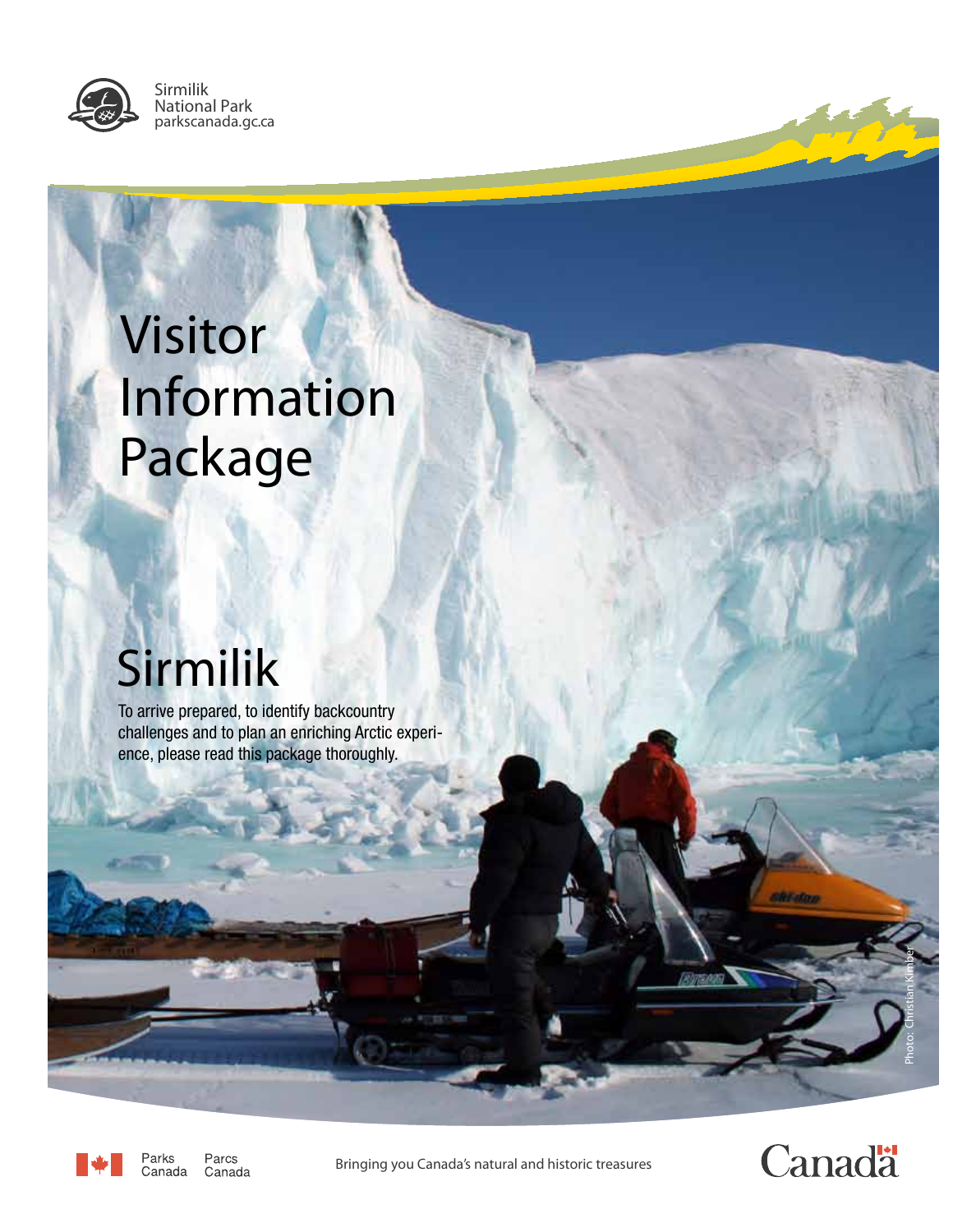### For More Information

Contact our Park Office in Pond Inlet, or visit our website.

#### Pond Inlet Office

Phone: (867) 899-8092 Fax: (867) 899-8104 sirmilik.info@pc.gc.ca

parkscanada.gc.ca/sirmilik Hours of Operation Year Round Monday to Friday 9:00am-12 noon, 1pm-5pm



### Related Websites

**Additional Resources**: parkscanada.gc.ca/sirmilik

**Nunavut Tourism**: www.nunavuttourism.com

**Mirnguiqsirviit – Nunavut Territorial Parks**: www.nunavutparks.com **Weather Conditions –**

Pond Inlet: www.weatheroffice.gc.ca/city/pages/nu-25\_metric\_e.html Arctic Bay: www.weatheroffice.gc.ca/city/pages/nu-10\_metric\_e.html

**Transport Canada**: www.tc.gc.ca

**What kind of explorer are you?** Find out how to maximize your Canadian travel experience by visiting www.caen. canada.travel/traveller-types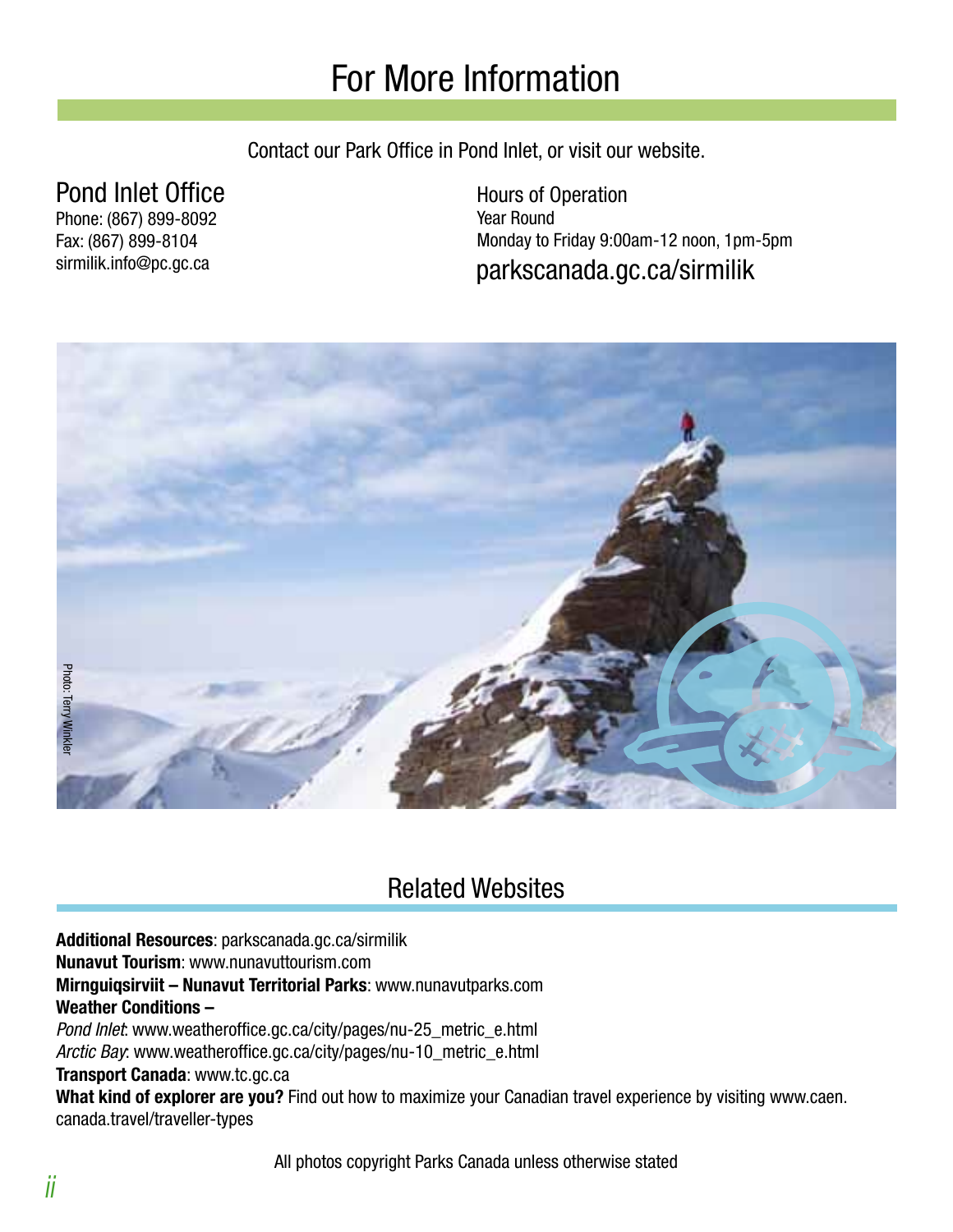### Table of Contents

| Welcome                                         | İV             |
|-------------------------------------------------|----------------|
| <b>Important Information</b>                    | 1              |
| Pre-trip, Post-Trip, Permits                    | 1              |
| <b>Registration &amp; De-registration</b>       | $\overline{2}$ |
| Planning your trip                              | $\overline{3}$ |
| <b>Maps</b>                                     | 3              |
| When to visit                                   | 4              |
| How to Get Here                                 | 5              |
| Air Access, Travelling with Dangerous Goods     | 5              |
| <b>Community Information</b>                    | 6              |
| <b>Local Outfitters</b>                         | 6              |
| Visitor Information, Stores, Accomodations      | $\overline{I}$ |
| <b>Activities</b>                               | 8              |
| Hiking, Day / Weekend Trips, Wildlife, Kayaking | 8              |
| Skiing, Mountaineering, Floe Edge Tours         | 9              |
| <b>Inuit Cultural Activities</b>                | 9              |
| <b>Tour Companies</b>                           | 10             |
| <b>Important Safety Information</b>             | 11             |
| <b>River Crossings</b>                          | 11             |
| <b>Terrain Hazards</b>                          | 12             |
| Snow Machine / Qamutik Safety, Thin Ice         | 13             |
| Floe Edge, Boat / Kayak Safety, Rough Water,    | 14             |
| Climate & Extreme Weather, Hypothermia          | 14             |
| <b>Polar Bears and other wildlife</b>           | 15             |
| <b>Search and Rescue</b>                        | 16             |
| <b>Minimizing Risk</b>                          | 17             |
| <b>Experience Level, Communications</b>         | 17             |
| <b>Environmental Conservation Practices</b>     | 18             |
| Fees                                            | 18             |
| <b>Park Regulations</b>                         | 19             |
|                                                 |                |

### **New in 2012**

Mountain Guide certification is required for all guides leading clients in glaciated and / or technical mountain terrain. See page 12 for more information.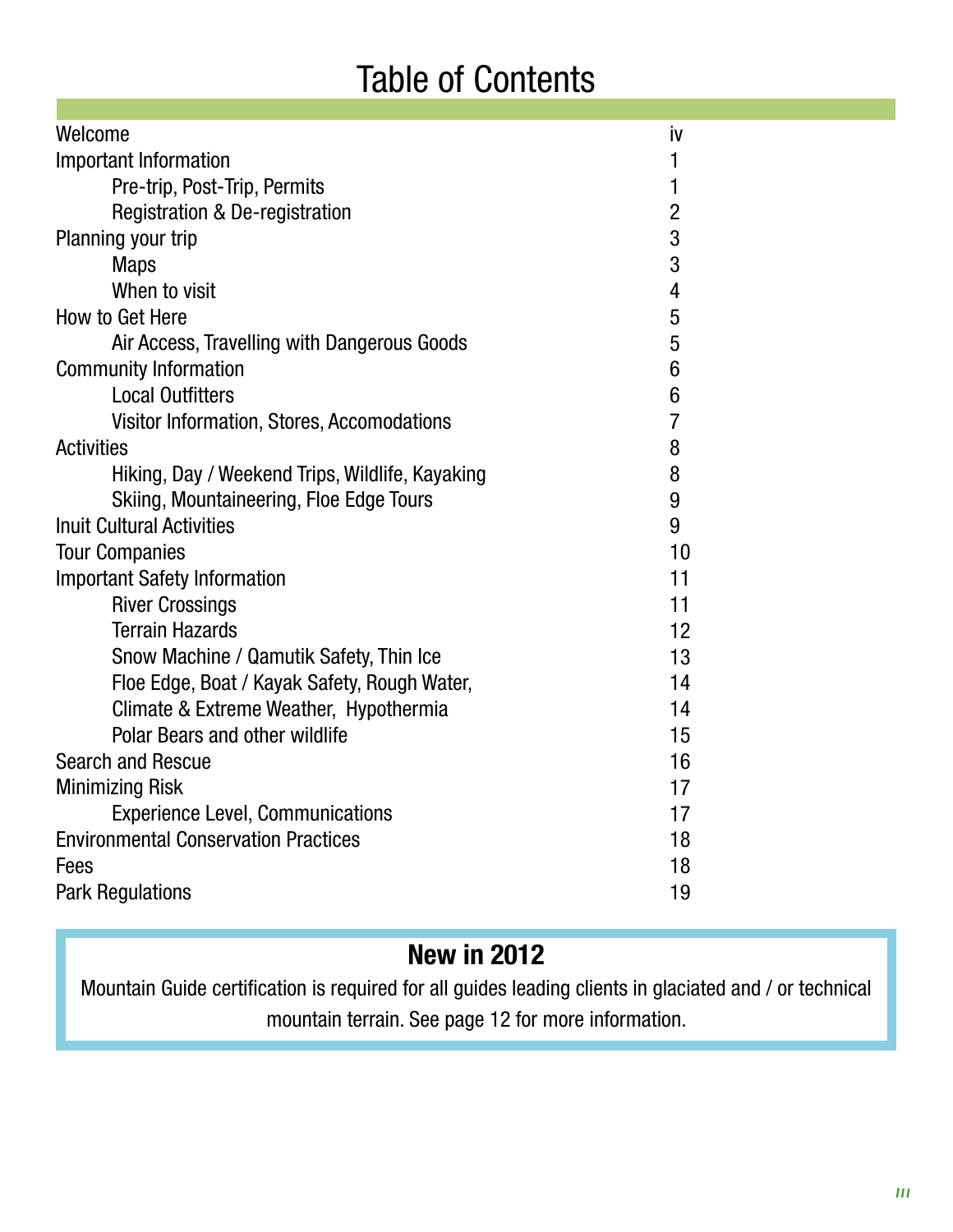### Welcome

Sirmilik, Inuktitut for "Place of the Glaciers" is a park in four parts – Bylot Island (jointly managed with the Canadian Wildlife Service as a bird sanctuary), Baillarge Bay Sea Bird Colony, Oliver Sound and the Borden Peninsula. At the northern tip of Baffin Island, Sirmilik is part of the high Arctic experience, located right beside the legendary Northwest Passage and the wildlife-rich waters of Lancaster Sound!

Even before entering the park, the massive spills of glaciers into Eclipse Sound can be seen shining and brilliant in the Arctic light from the community of Pond Inlet, one of the two gateway communities to the park. Sixteen glaciers alone fan out across Bylot Island. Others carve out the landscape of the Borden Peninsula and calve into the waters of Oliver Sound from Baffin Island.

Climb and cross glaciers by ski and crampon in brilliant high intensity spring light. Ski the sea ice or take in the floe edge where marine life is concentrated at the deep navy blue waters exposed against the startling white of ice in May or June. July is ice break up so you must wait until August and September to hike u-shaped river valleys sculpted by glaciers. Boat or kayak in the sounds, or explore this part of the high Arctic on an expedition cruise ship.

These open waters attract some of the largest numbers of arctic sea birds that can be seen circling in late summer skies. Filling the air with their cries as they feast on the bounty found in this part of the marine ecosystem, while narwhal and seals in the thousands chase their catch alongside.

On land, brilliant, profuse plant life scatters across the landscape and the exposed geology of the cliff faces reveals layers of multi-coloured rock. From magenta to ochre to green and grey, hoodoos huddle like a crowd in the distance.



All this and more awaits your visit to Sirmilik!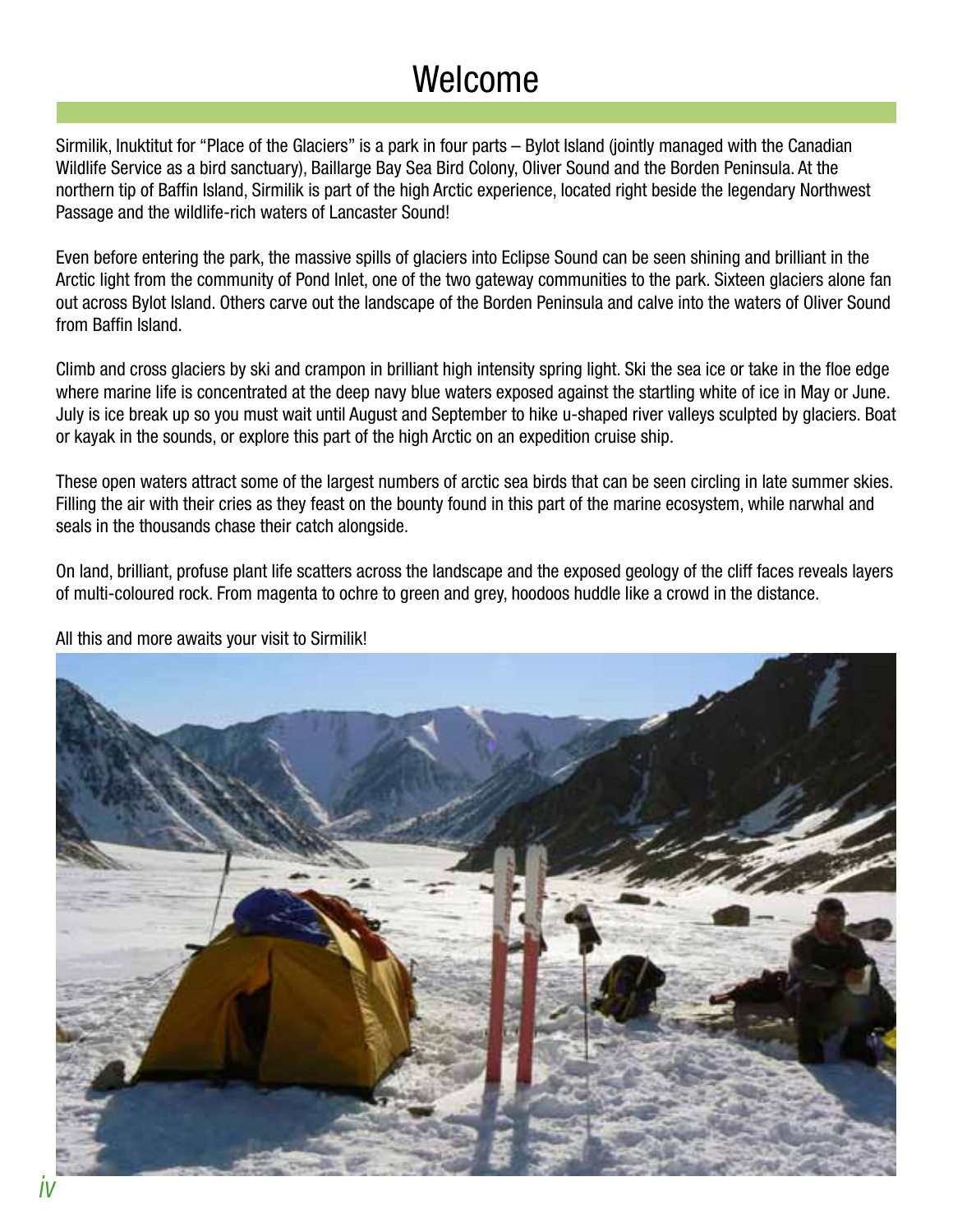### Important Information

#### **Pre-Trip**

#### **Before booking my travel I have**:

- contacted Parks Canada in Pond Inlet;
- allowed sufficient time prior to entering the park to attend a mandatory orientation and registration session;
- received the Sirmilik National Park Visitor Information Package (this publication);
- received the Sirmilik National Park interpretive brochure/map;
- received the Safety in Polar Bear Country brochure.

#### **For hiking or skiing I have:**

- provided Parks Canada with a detailed itinerary of my planned trip including any side trips;
- • contacted local outfitters to arrange for transport into the park (optional but recommended).

#### **If I am starting my trip in Arctic Bay I have**:

- booked my flights accordingly to attend an orientation and registration session in Pond Inlet or Iqaluit;
- contacted local outfitters to arrange for transport into the park.

#### **For a sea kayaking trip I have**:

provided Parks Canada with details of my planned trip.

#### **For mountaineering or glacier travel I have:**

- contacted Parks Canada well in advance to discuss routes and plans;
- • provided Parks Canada with a detailed route description of my planned trip .

#### **To setup a base camp or caches (a permit is needed in advance) I have:**

- provided Parks Canada with details of my planned trip including base camp operations and cache content and location;
- requested and received permission from Parks Canada to create a base camp and/or cache.

#### **I have booked a time for my registration and orientation.**

| Date:     |  |
|-----------|--|
| Time:     |  |
| Location: |  |

#### **Post-Trip**

#### **After leaving the park I will:**

- contact Parks Canada to de-register
- complete the Nunavut Visitor Survey

#### **Permits**

Permits for operating a business (guiding, outfitting), filming and commercial photography, research, landing an aircraft, establishing a cache or base camp, or for transporting a firearm through the park must be acquired through the Parks Canada office well in advance (some permits may take 90 days or more to be issued). Research permits are only issued in winter and spring.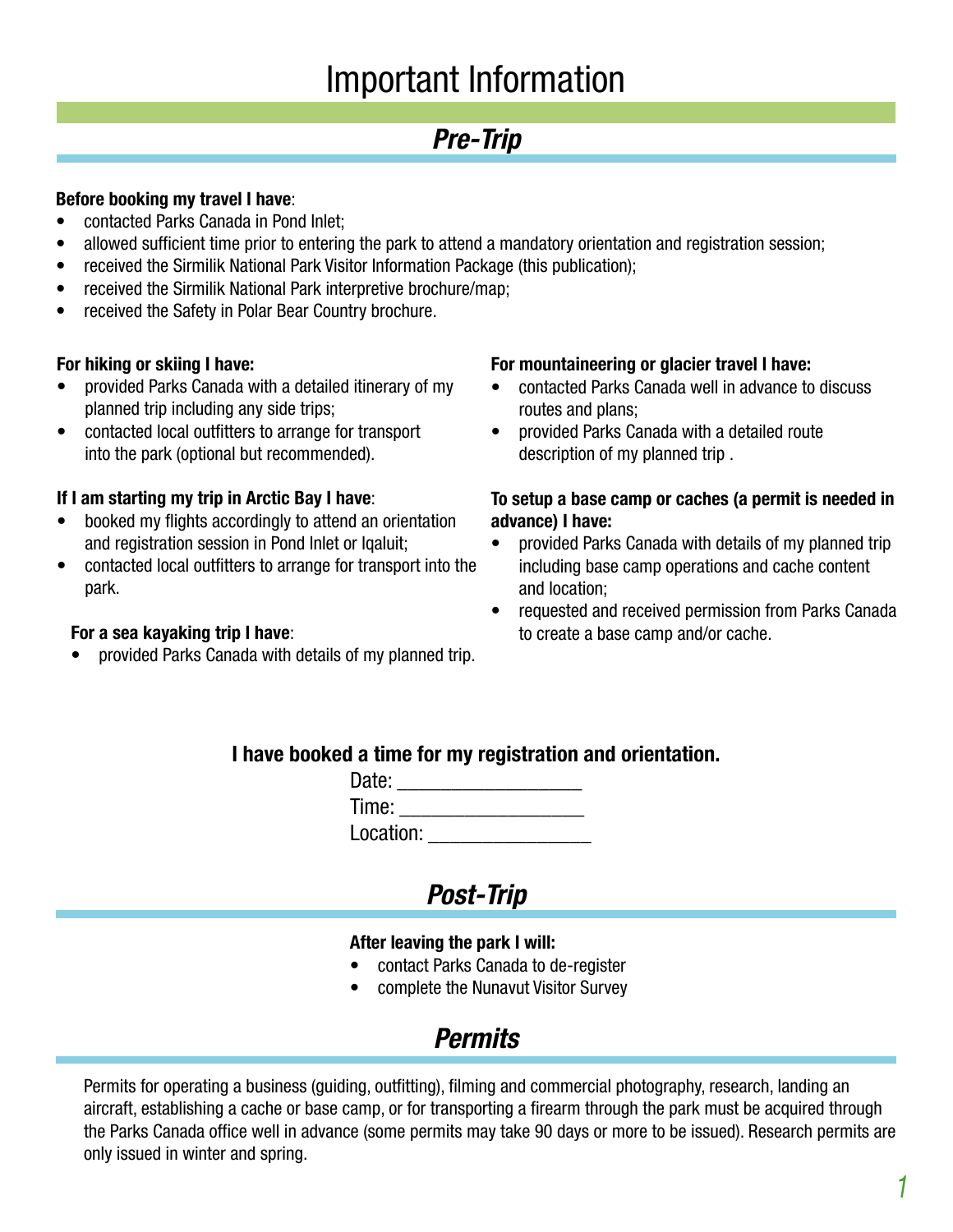### **Registration and De-registration**

For visitor safety, it is mandatory to register all trips into the park prior to entering and to de-register once done. **If you plan on travelling on Inuit-owned land contact the Qikiqtani Inuit Association at 1-800-667-2742 for permission.** During the registration and orientation we can point out areas of interest along your route. This information helps make your trip safe and enjoyable. We also provide information on the hazards present in the park, and the risks associated with the activities you plan to undertake. You will be briefed on current route conditions, weather, water levels, area closures, park regulations, polar bear sightings and much more.

#### **To register your trip:**

- Make a reservation for your orientation at the Parks Canada office in Pond Inlet at least 48 hours in advance by phone or email.
- Orientations are conducted during regular business hours (Monday to Friday, 9:00am to 4:30pm). Orientations will not be started past 3:30pm. Please consider this when making your travel and trip plans, and allow appropriate time for your orientation.
- If you are beginning your trip from Arctic Bay, please schedule your flights accordingly to allow time for your orientation and registration to take place in Pond Inlet or Iqaluit.
- This can take 60-90 minutes depending on what type of trip you are going on.

#### **To de-register your trip:**

- Within 24 hours of exiting the park, visit the Parks Canada office in Pond Inlet or contact them by phone at (867) 899-8092. If you wish to speak to a Parks Canada staff member, please call during business hours.
- **Failing to de-register within 24 hours of this date will initiate an investigation by park staff.**

#### **What information will you need to provide when you arrive?**

- The name, address and phone number of each group member and an emergency contact for each member;
- A de-registration date (date you plan to exit the park);
- The name(s) of the local outfitter(s) that you plan to use;
- Your flight information;
- A list of your equipment (brand, number, color, etc), your satellite phone number (if applicable);
- The type of activities you will undertake; and,
- Your detailed in-park trip plans.

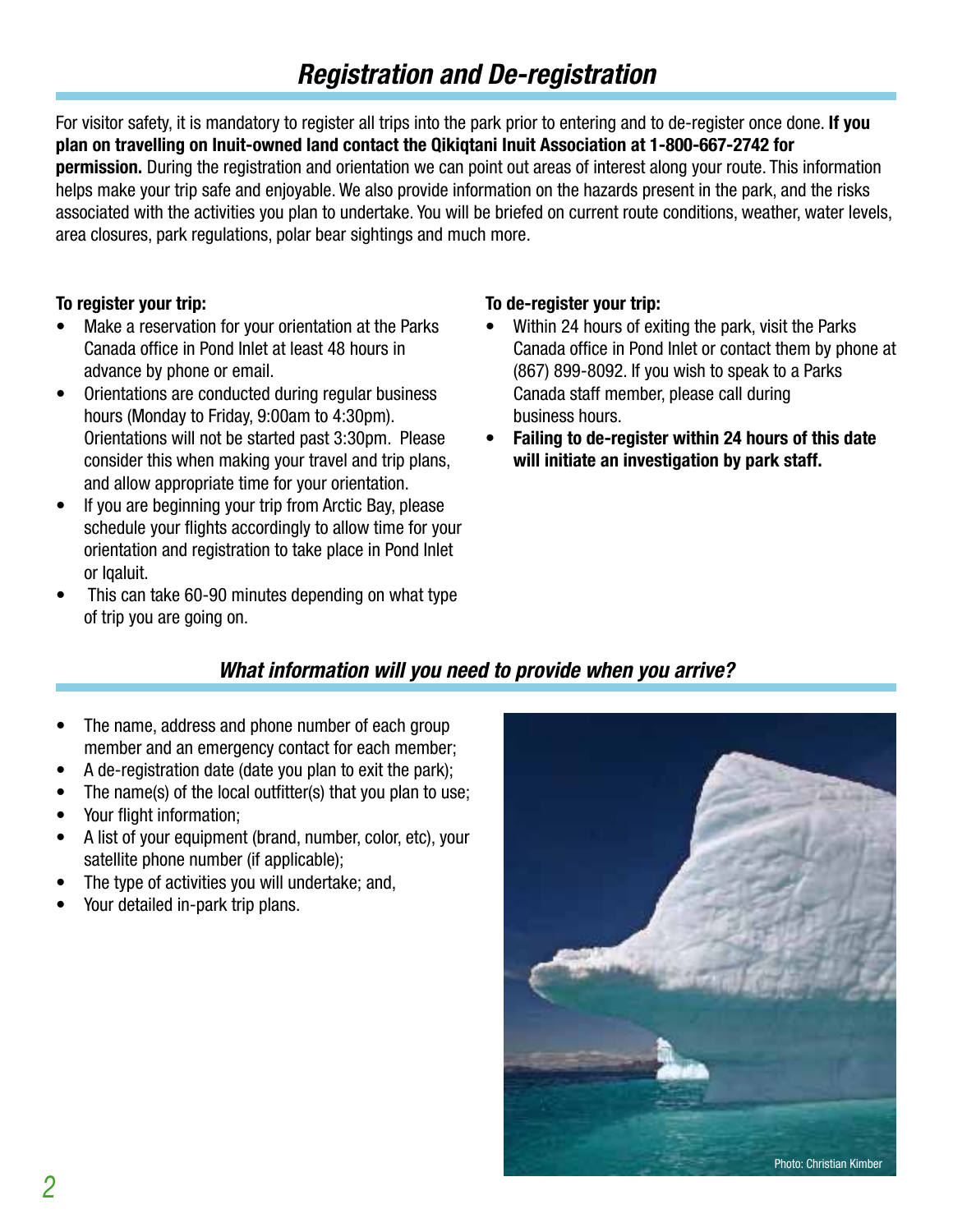### Planning your trip



#### **Topographic Maps**

Route planning is best done with 1:250,000 maps while navigation should be done with the appropriate 1:50,000 maps. A diagram of the correspnding 1:250,000 maps can be found below.

Call the Parks Office in Pond Inlet for assistance with your route directions. For all areas of the park, you will need to purchase topographic maps prior to arrival.

To find regional distribution centres for topographic maps please check **http//maps.nrcan.gc.ca/distribution\_e.php**

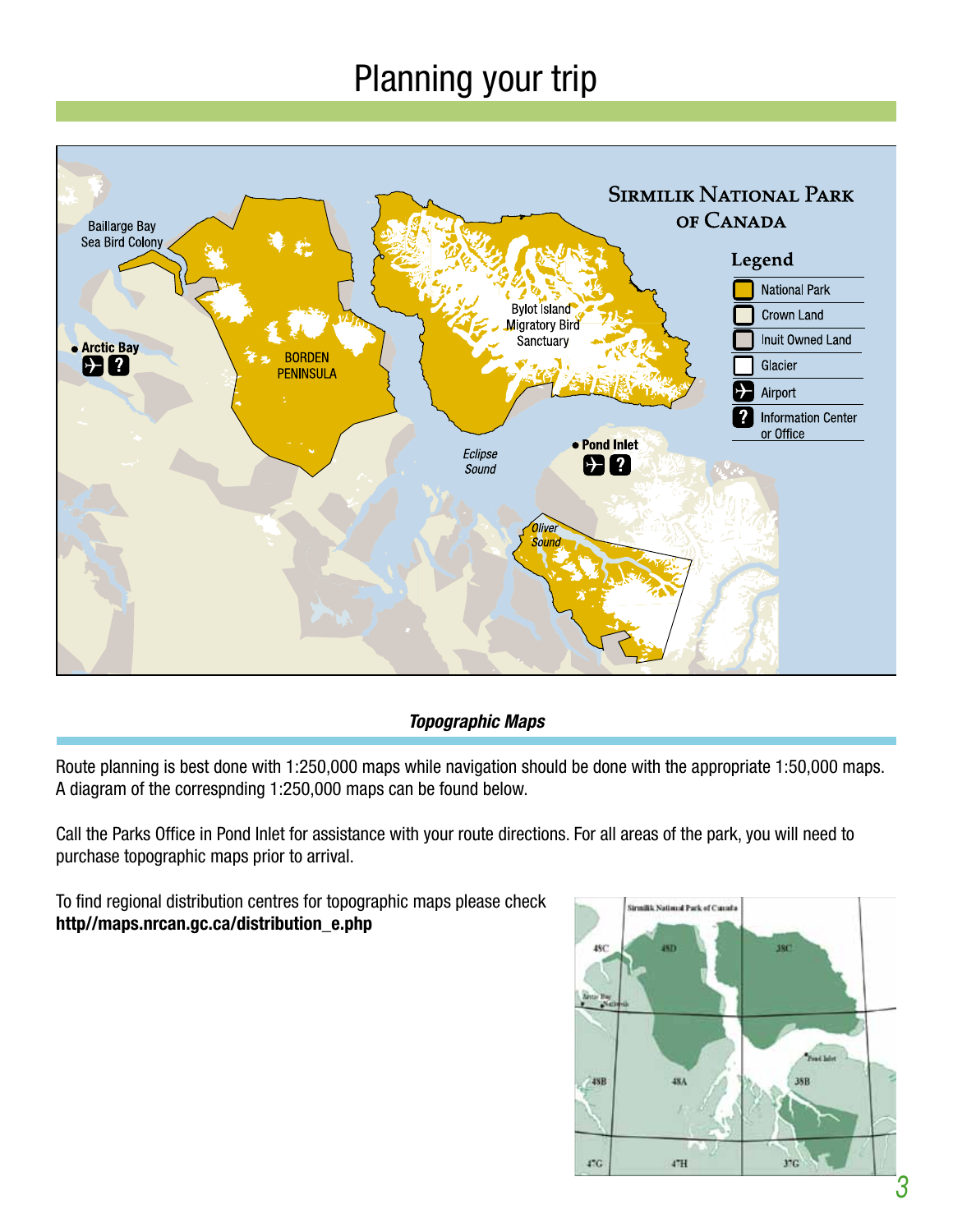#### **When to visit: Arctic seasons and your trip**

The following are approximate dates for the methods of accessing the park. Please check in advance with the park office in Pond Inlet for this year's likeliest scenario.

| <b>Late March to</b><br>Early June (spring)      | This is the best time of year for winter activities The oceans are frozen, making it possible to<br>travel from either Pond Inlet or Arctic Bay to the park boundary by snowmobile or dog team to<br>start your trip.    |
|--------------------------------------------------|--------------------------------------------------------------------------------------------------------------------------------------------------------------------------------------------------------------------------|
| Late June to<br>mid-July (break up) $*$          | During ice break up, travel to the park is impossible. This is a great time to explore the areas<br>around Pond Inlet and Arctic Bay.                                                                                    |
| Late July to late<br>September (summer)          | This is the best time for hiking and camping. Boat travel to the park is possible.                                                                                                                                       |
| <b>October to early</b><br>November (freeze up)* | During freeze up, travel to the park is impossible.                                                                                                                                                                      |
| <b>November - February</b><br>(winter)           | Travel to Sirmilik National Park is not advisable at this time. Cold temperatures, near-constant<br>darkness and access difficulties in early winter make winter travel unpleasant, dangerous and,<br>often, impossible. |

\* If your plans include travel to the park during break up or freeze up, please phone to check ice conditions. You can also check: **http://ice-glaces.ec.gc.ca/** for Arctic ice conditions.

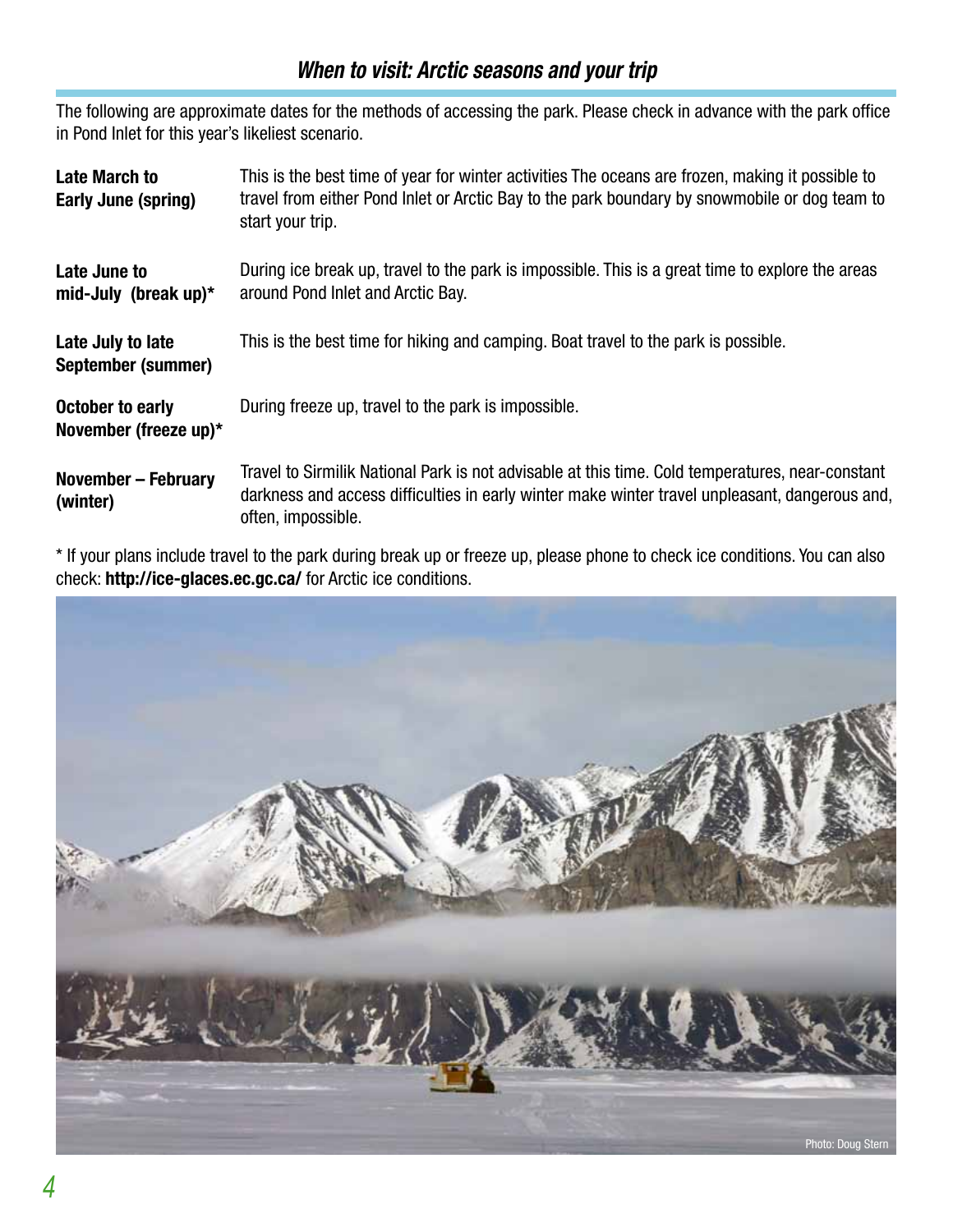### How to Get Here

#### **Air Access to Nunavut**

First Air and Canadian North offer scheduled flights to Pond Inlet and Arctic Bay via Iqaluit from Montreal, Ottawa, and Yellowknife.

For information on how to get to the park from Pond Inlet and Arctic Bay, see local outfitters information on page 6.

**Please Note**: If you are shipping supplies from an international location, please allow at least 4-6 weeks for these items to clear customs on top of the normal shipping time.

> **First Air Ltd.** 1-800-267-1247 www.firstair.ca **Canadian North** 1-800-661-1505 www.canadiannorth.com

**Weather conditions in the north may dictate your travel schedule. Be flexible enough to allow for lengthy delays in your plans.**

#### **Travelling with Dangerous Goods**

Transport Canada has several regulations about how to transport used stoves and fuel bottles. For details about how to treat your gear in order to transport it on a plane please go to the following link:

**www.tc.gc.ca/civilaviation/commerce/dangerousgoods/news/notices/menu.htm**. If you have any questions about these regulations please contact the inspector from your region. A list of contacts can be found at: **www.tc.gc.ca/civilaviation/commerce/dangerousgoods/contact.htm**

**We recommend bringing new, unused stoves and new, empty fuel canisters with you to avoid difficulties when traveling. Please keep these items in their original packaging and bring all receipts with you. You will likely also need to leave these items in the communities on your return trip home.**

#### **Bear deterrents and many noisemaking devices used to scare bears are strictly prohibited from travel on airplanes.**

To make your travel easier, we recommend buying your stove fuel in the community where you begin your trip and leave any unused fuel behind. White gas is readily available in the communities. Some compressed tanks may be available – contact stores directly for more information. Outfitters in both communities often accept leftover white gas. Contact outfitters directly. You can also check with local outfitters or stores to see if bear deterrents are available for purchase locally. Commercial deterrents are limited in the north; you will need to check for availability with local outfitters or stores prior to your trip.

**Please Note**: Due to the problem of travelling with dangerous goods, Sirmilik has a limited supply of bear deterrents to sign out. Please contact the office for more details.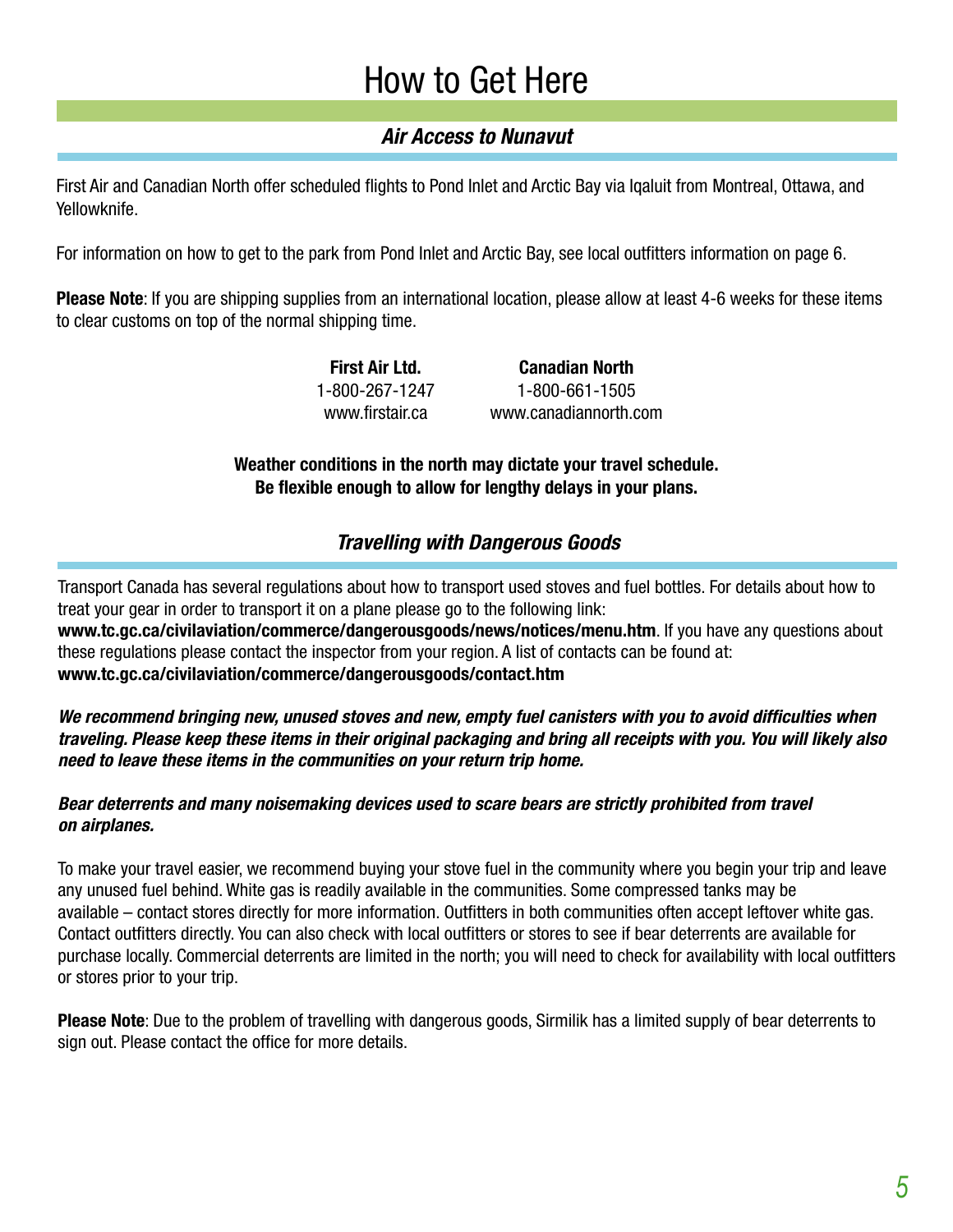### Community Information

#### **Local Outfitters**

Travel to and from Sirmilik, from either Pond Inlet or Arctic Bay, can be arranged with local outfitters who are licensed to operate in Sirmilik National Park. Outfitters will take you to and from the park by either boat or snowmobile, depending on the season. In Pond Inlet, park staff can help you make the necessary arrangements with local outfitters. In Arctic Bay, call the Hamlet Office at (867) 439-9917.

**Please Note**: Outfitters must have a current National Parks Business Licence to transport visitors to the park. Ensure your outfitter has a current licence before hiring them. This package was produced in advance of the annual licensing and permitting cycle.

#### **Pond Inlet**

#### **Polar Sea Adventures (Equipment rentals also)**

Dave Reid Phone: (867) 899-8870 Fax: (867) 899-8010 Email: info@polarsea.ca www.polarsea.ca

**Tagak Outfitting Service** Sheatie Tagak Phone: (867) 899-8932 Fax: (867) 899-8616

#### **Inuarak Outfitting**

Elizabeth and Charlie Inuaraq Phone: (867) 899-8551 Fax: (867) 899-8111 Email: inuarak@gmail.com

#### **Nanooq Expedition**

Namen Inuaraq Phone: (867) 899-8961 Email: namen\_inuarak@yahoo.ca

#### **Koonoo Outfitting**

Jeannie Inutiq Phone: (867) 439-8252

#### **Arctic Bay**

**Ullivik Outfitting** Andrew Taqtu Phone: (867) 439-8156

#### **Arqvartuuq Services**

Transportation to and from airport Phone: (867) 439-8227 Fax: (867) 439 8017

**Taxi** Moses Koonoo Telephone: (867) 439-8352

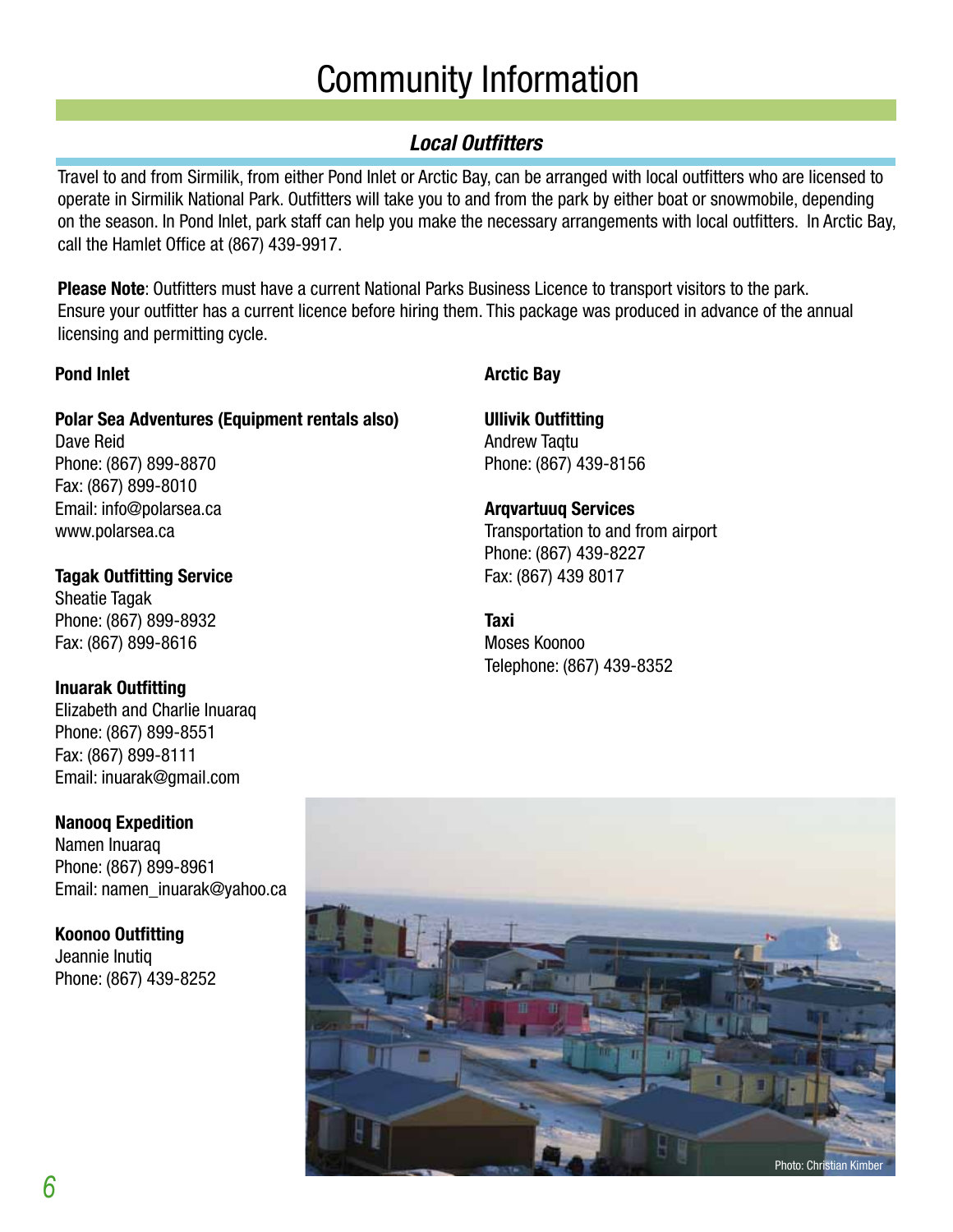#### **Community Visitor Information**

#### **Pond Inlet**

Nattinnak Visitors Centre Phone: (867) 899-8226 Fax: (867) 899-8246

#### **Arctic Bay**

Hamlet Office Phone: (867) 439-9917 Fax: (867) 439-8767

#### **Local Stores**

#### **Arctic Bay**

Northern Store: (867) 439-9914 Taqqut Co-op Association: (867) 439-9934

#### **Accommodations**

#### **Pond Inlet**

**Pond Inlet**

**Arctic Bay**

**Tununiq Sauniq Hotel** Phone: (867) 899-6500 Fax: (867) 899-8364 Email: innsnorth@arcticco-op.com

Northern Store: (867) 899-8848

Tununiq Sauniq Co-op Ltd: (867) 899-5100

**Blackpoint Lodge** Phone: (867) 899-8555 Email: John@solunarctic.com

**Campground** Minimal services. Located 5km from town.

**Tangmaarvik Inn** Phone : (867) 439-8005 Fax : (867) 439-8007



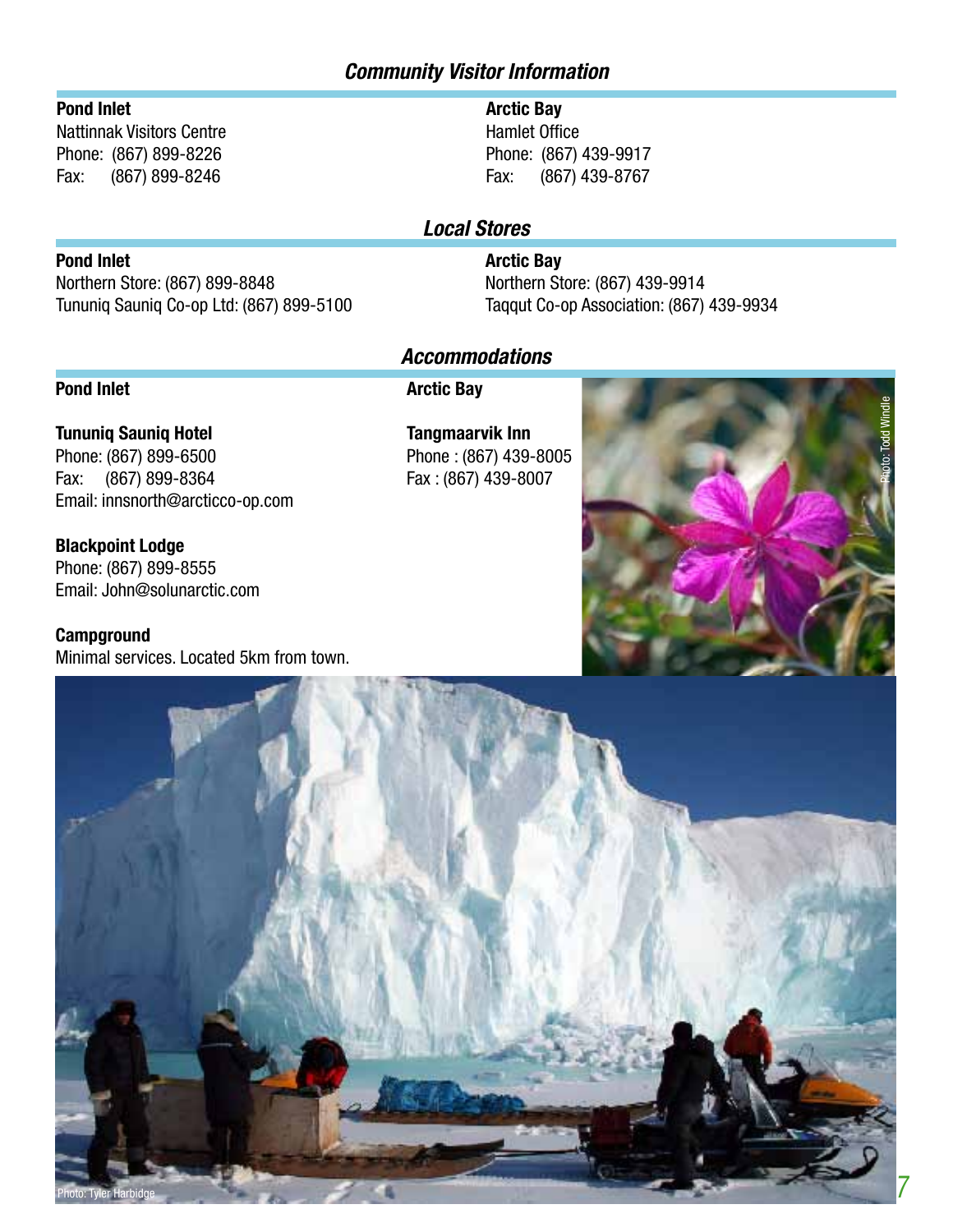## **Activities**

Hiking and skiing opportunities are endless in Sirmilik National Park, while there are no designated travel routes, park staff will be able to help you with trip planning.

#### **Hiking**

A high plateau and broad river valleys of the Borden Peninsula and the variety of terrain of Bylot Island are prime hiking destinations in the park. In the Southwest region of Bylot there are extensive opportunities for wildlife viewing from foxes to geese. Most hikes on Bylot Island will put you up-close to numerous ancient glaciers whose grandeur can occupy your entire view. With 16 glaciers to choose from on Bylot Island alone, the hardest part of your trip will be deciding which ones to visit. Your approach to the glaciers is across varied terrain that will provide you with a hands-on experience into the world of glacial features and how their movement sculpts this land.





Bylot Island can be seen from Pond Inlet. Visitors who only have a day or two can hire local outfitters to bring them to the island by boat or snow machine depending on the season for a short day hike or visit to Sermilik Glacier.

Contact our office or an outfitter directly to discuss what trip would be best for you.

#### **Wildlife Viewing**

Bylot Island is a Migratory Bird Sanctuary managed jointly with the Canadian Wildlife Service. The island is a haven for seabirds, migratory waterfowl, and other wildlife and has the largest colony of greater snow geese in the world. The The Baillarge Bay sea bird cliffs, near Arctic Bay, are home to thousands of thick-billed murres and black-legged kit-Wild<br>Bylot Island is a Migratory Bird Sanctuary managed joint<br>with the Canadian Wildlife Service. The island is a haven<br>seabirds, migratory waterfowl, and other wildlife and has<br>the largest colony of greater snow geese in





#### **Sea Kayaking**

During open waters, the opportunities await. The waters of Oliver Sound are located in the park and can be used for sea kayaking with a local guide or on your own. Equipment rentals may be available in Pond Inlet.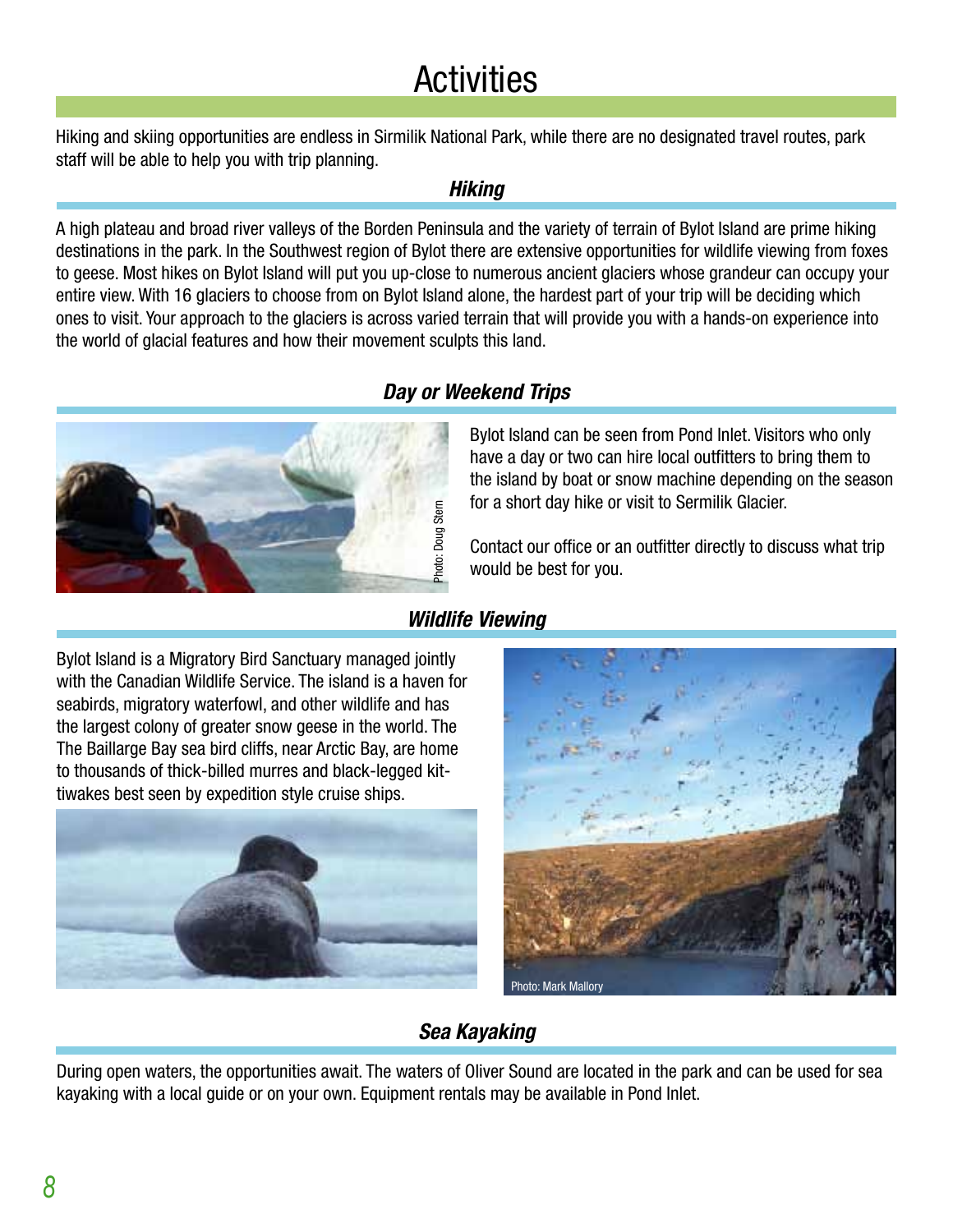Sirmilik National Park is 'the place of glaciers'. Spring (late March to early June) is the ideal time for ski touring and mountaineering here, especially on Bylot Island. Groups planning to do glacier travel should have an experienced leader and have thorough knowledge of glacier travel including crevasse rescue.





**Floe Edge Tours**

The most popular wildlife viewing is guided, spring floe edge tours where visitors may see narwhal, beluga whales, polar bear and many species of birds. During your spring trip to the floe edge ask your guide to take you past the thousands of migrating birds that nest on the cliffs of Sirmilik National Park. You may also want to inquire about a visit to some of the many cultural sites located in the park or travel to see our magnificent glaciers.





### Inuit Cultural Activities

You may encounter beneficiaries of the Nunavut Land Claims Agreement (NLCA) while travelling in Sirmilik. We would like to remind you to respect Inuit subsistence hunting, fishing and trapping rights and refrain from interfering with their activities. Beneficiaries of the NLCA may travel through the park by motorized vehicle for the purposes of harvesting. Anyone transporting a visitor to the park for commercial gain requires a license and all visitors need to be registered.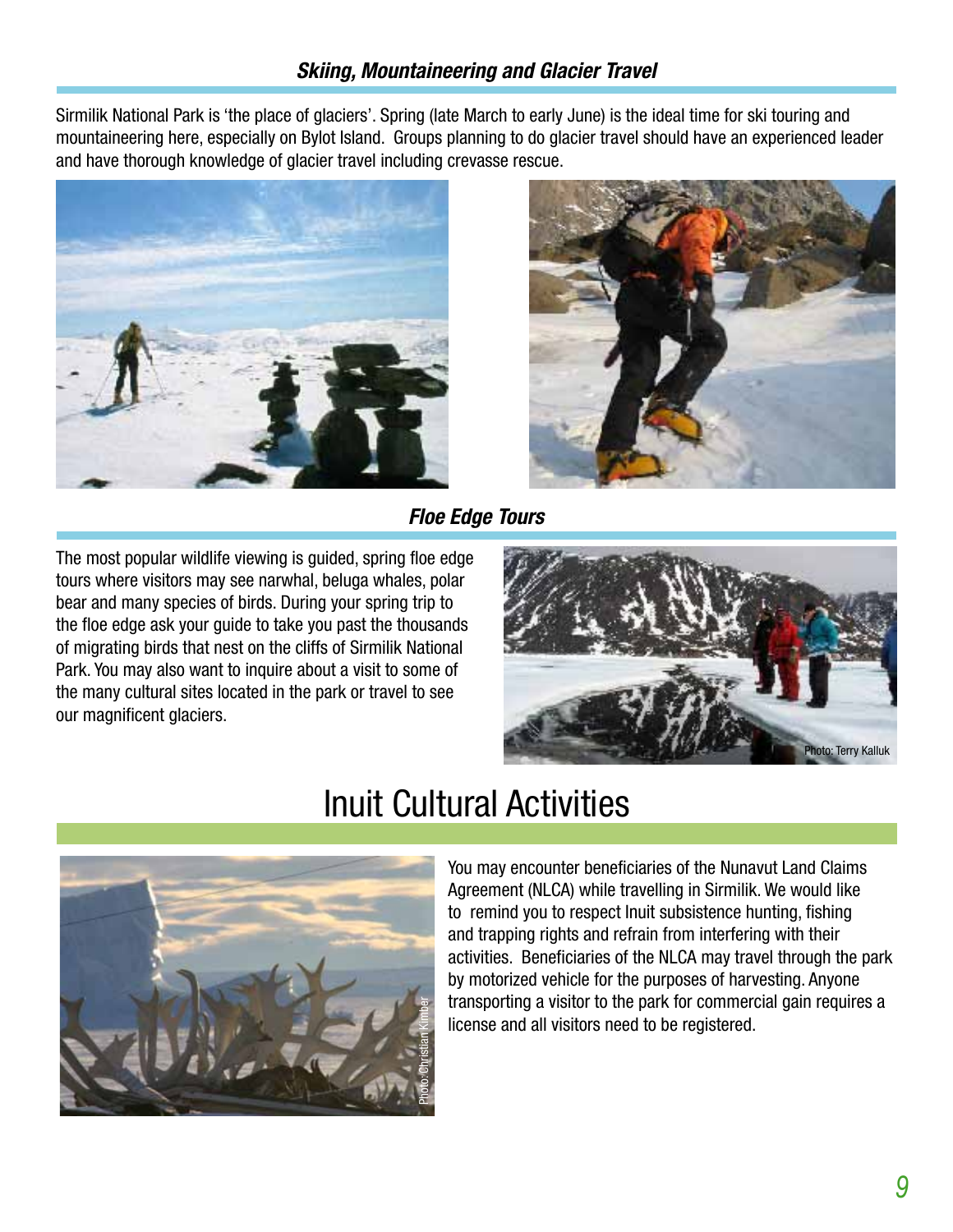### Tour Companies

If you prefer to travel in a guided group, please contact one of the tour companies below. Please check that the company you are planning to travel with is currently licensed to operate in the park before hiring them.

This package was produced in advance of the annual licensing and permitting cycle.

#### **Black Feather Wilderness Adventure Company**

Parry Sound, ON Toll Free: 1-888-849-7668 Phone: (705) 746-1372 Fax: (705) 746-7048 info@blackfeather.com www.blackfeather.com

#### **Polar Sea Adventures (Equipment rentals also)**

Pond Inlet, NU Phone: (867) 899-8870 Fax: (867) 899-8010 info@info@polarsea.ca www.polarsea.ca

#### **Cruise North Expeditions Inc**

Mississauga, ON Toll Free: 1-855-5-ARCTIC (1-855-527-2842) Phone:1-647-729-3568 Fax: 1-905-271-4000 info@cruisenorthexpeditions.com www.cruisenorthexpeditions.com

#### **Quark Expeditions**

Waterbury, Vermont Toll Free: 1-888-892-0334 Phone: (203) 803-2888 Fax: (203) 857-0427 enquiry@quarkexpeditions.com www.quarkexpeditions.com



#### **Adventure Canada**

Mississauga, ON Toll Free: 1-800-363-7566 Phone: 905-271-4000 Fax: (905) 271-5595 info@adventurecanada.com www.adventurecanada.com

#### **Arctic Kingdom**

Mississauga, ON Toll-free: 1-888-737-6818 Phone: (416) 322-7066 Fax: (416) 887-0529 adventures@arctickingdom.com www.arctickingdom.com

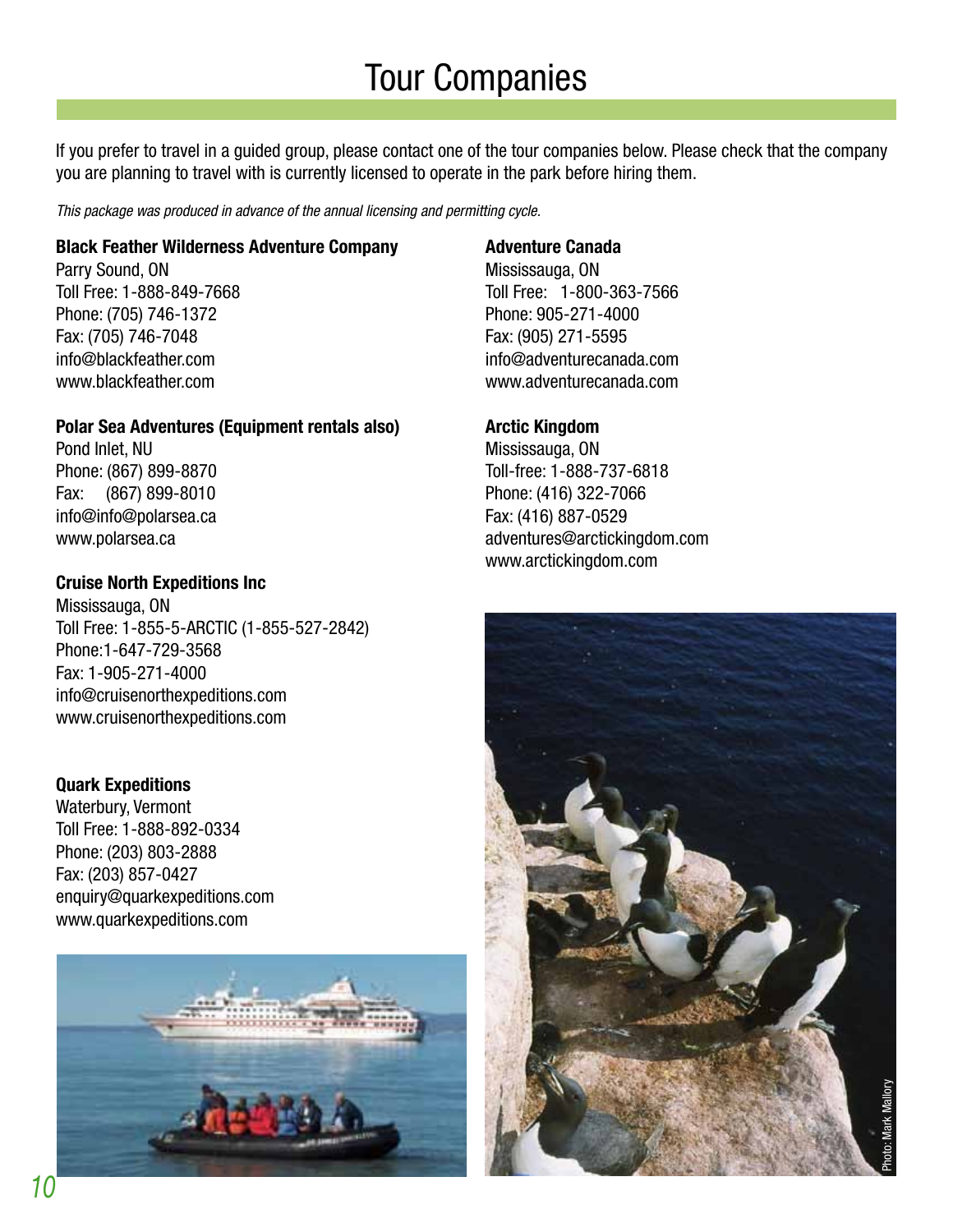## Important Safety Information

#### **River Crossings**

**River crossings are the most significant hazard facing summer visitors.** Streams and rivers in Sirmilik are mostly glacial fed, so water volume and velocity changes throughout the day and from day to day. As the day progresses, glacial melt caused by warming temperatures increases the volume of rivers and streams. Rainfall also affects the volume and velocity of rivers and streams at any time of day. These factors make crossings unpredictable and susceptible to rapid change. Be prepared to wait out high water for hours or even days: at certain times of year, water levels are likely to significantly affect your trip route and schedule, so plan accordingly.

#### **River Crossing Tips**

#### **Gear Considerations**

- Footwear: Neoprene boots with gripping soles will protect your feet from the cold water and will allow you to keep your boots and socks dry. Alternatively, hiking boots with gaiters will provide some warmth, ankle support and may protect your feet from tumbling rocks, but you must be prepared to hike in wet boots.
- Hiking poles: hiking poles are essential for balance while crossing and are useful for testing water depth.

#### **Deciding to Cross**

- Group abilities: Ensure that all group members are willing to take the risk. Consider the abilities of the weakest group member.
- Timing: Be prepared to wait hours or days until water levels are low enough for your group to make a safe crossing. During warm periods, water levels are generally lowest between 2 am and 7 am. Following heavy rain, water levels may continue to rise for several hours.
- Location: Assess the safest location to cross, remembering that ideal crossing locations change regularly. Consider the following:
	- Water depth
		- Braided areas tend to be shallower than single channels.
	- Water speed
		- Flatter areas tend to have slower-moving water than steeper areas.

#### Hazards

- Riverbanks: may be unstable and could collapse.
- Underwater: cloudy water can obscure rolling rocks and unstable footing.
- Downstream: be aware of waterfalls, deep pools, open sea, etc.

#### **Safe crossing techniques**

- Heavy packs make crossings more difficult; you may wish to test cross without a pack or have stronger members shuttle packs.
- When crossing with a pack, unfasten waist and chest straps so you can remove your pack easily if you become pinned underwater.
- Face upstream, move with the current and use hiking poles to maintain balance.
- Consider group crossing techniques, i.e. Leader is upstream with group members in single file behind for support and to take advantage of the group's downstream eddy.

#### **To learn more about river safety, consider taking a swiftwater safety course before your trip.**

**All rivers and streams are dangerous. Some streams may remain uncrossable for some members of your group. Be prepared to change your route or turn back.**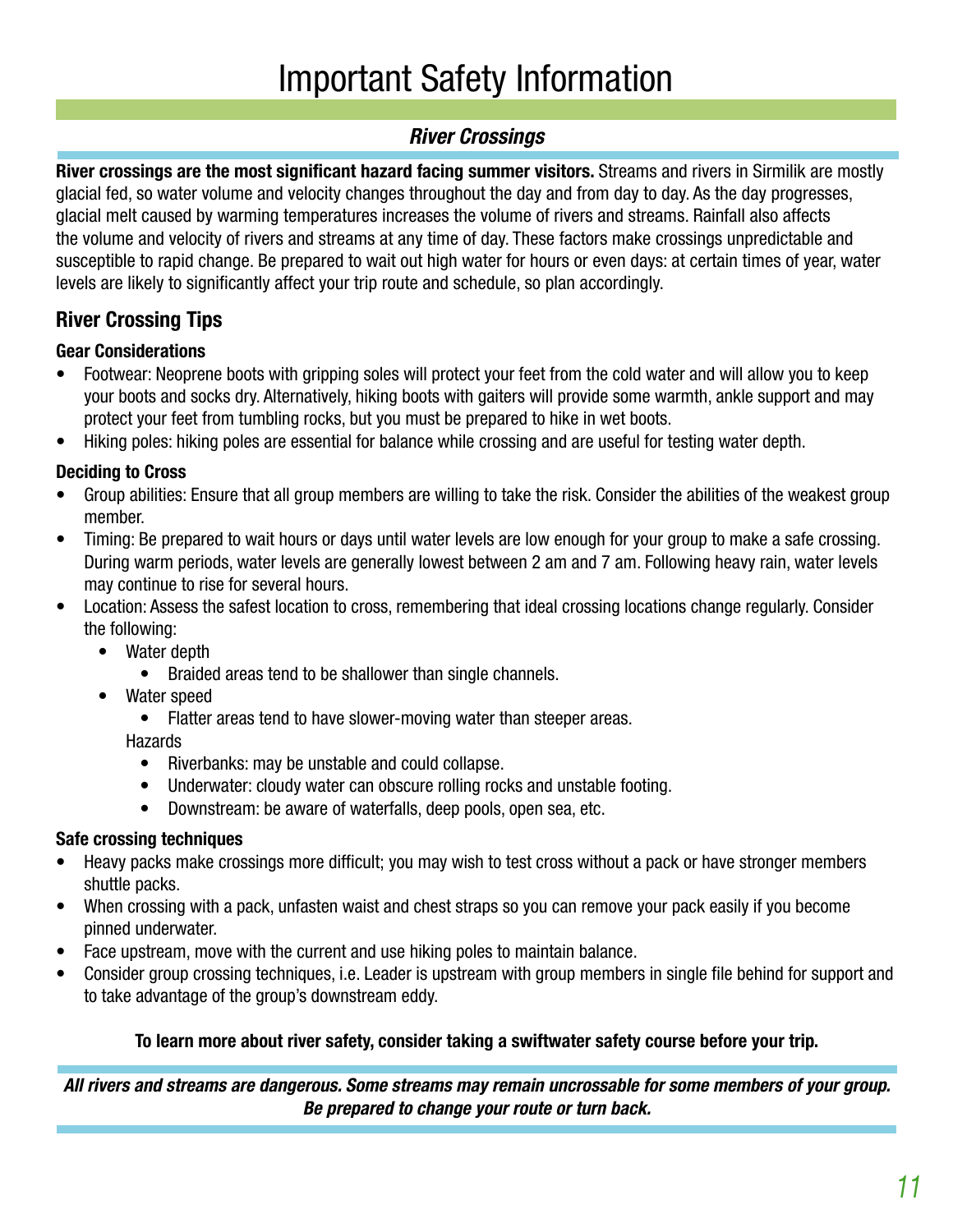#### **Rockfall**

Bare, freshly broken rock is a sign of active rockfall; these areas may extend well out from the rock walls and cliffs. In or around steep terrain, choose routes carefully, watch and listen for falling rock and avoid stopping for long breaks in potentially active or unprotected areas. Be particularly careful when it is raining and during periods of freeze-melt temperatures as these conditions loosen rock and increase rockfall. Choose campsites in protected areas, away from steep terrain.

#### **Glacier Travel**

Low temperatures combined with low annual snowfall means that glacial movement is very slow. Crevasses and icefalls are reduced compared to glaciers in more southerly regions of North America. However, glaciers must still be treated with respect as they can be dangerous. Only those experienced in glacier travel and crevasse rescue and who have proper equipment should travel on glaciers. **Beginning in 2012, all guides operating in glaciated and / or technical mountain terrain will require full IFMGA/IVBV/UIAGM/ACMG certification as an Alpine, Mountain, or Ski guide.**  Contact the park office for more information.



#### **Avalanches**

If there is snow and you will be travelling across or near slopes of more than 25° angle, you need to consider the possibility of avalanches. You should be trained and experienced in assessing avalanche hazards, route-finding skills and self-rescue techniques if you plan to travel in avalanche areas. All members should carry an avalanche transceiver, shovel and probe.

#### **Water Quality**

We advise you to fine filter (<0.5microns), treat (iodine or chlorine in warm water), or boil your drinking water. To prevent the spread of diseases, human waste should be disposed of in a responsible manner, at least 100 metres from water sources and 50 metres from trails. More information will be provided during your orientation.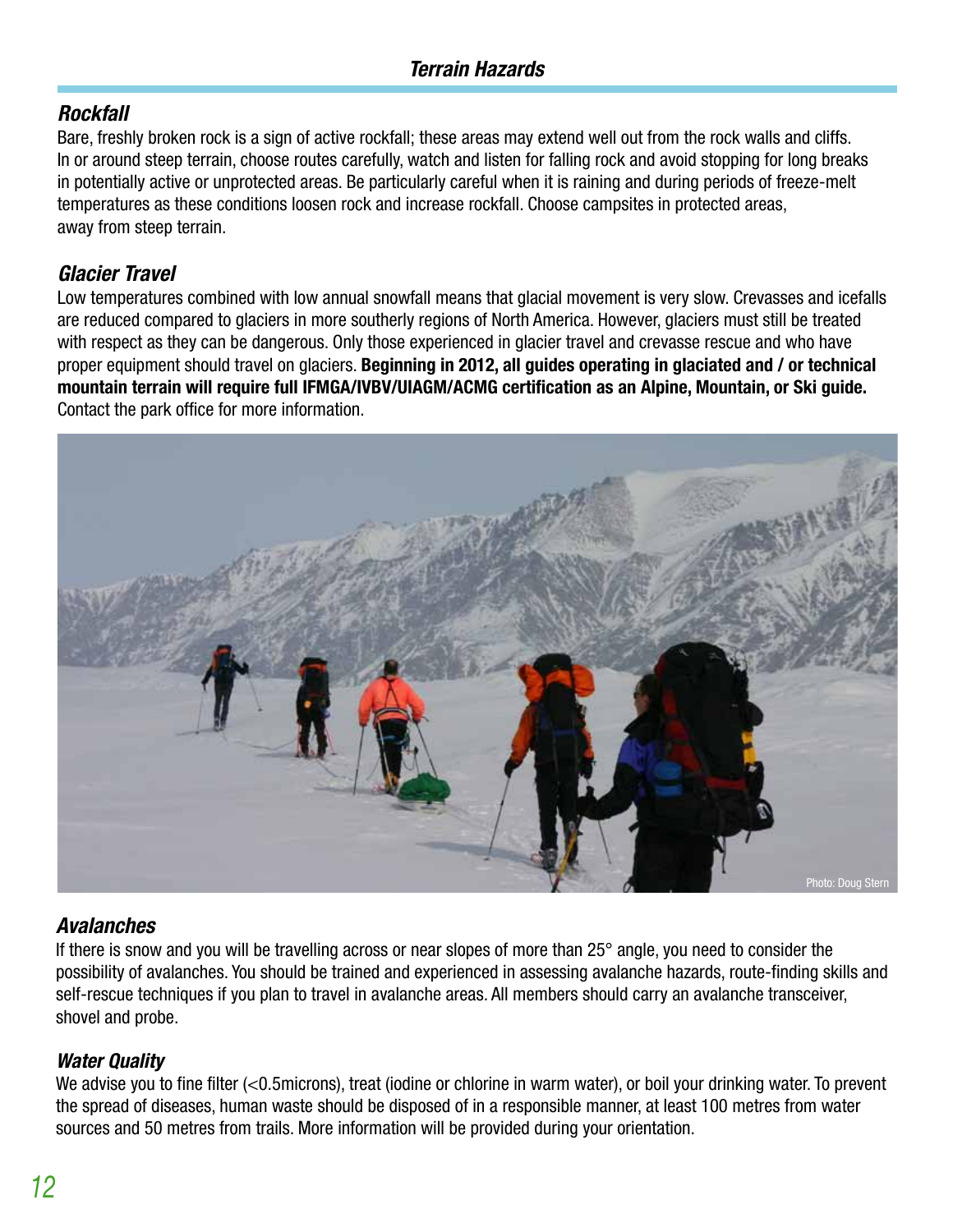Snow machines can provide quick access to wilderness areas and are a common method of travel to some of the National Parks in Nunavut.

Travelling, using a snow machine and qamutik can, however, be dangerous and must be treated with respect. Injuries result when the snow machine makes a sudden stop; when the driver or passenger falls from the machine or qamutik due to bouncing over uneven terrain; when the snow machine flips; or when the qamutik is pulled by a rope rather than a rigid hitch and the sled overtakes the snow machine pulling it.



#### **Avoiding Accidents and Injuries**

- Check your gamutik frequently to ensure you know how it is riding and where it is in relation to your snow machine.
- If you slow down or stop unexpectedly, check your qamutik's location. Prevent your qamutik from running into others or your own snow machine by slowing your speed gradually.
- Be especially careful when approaching other snow machines, people on foot and other types of vehicles. Plan your stops in advance and slow your machine as you approach the location you intend to stop.
- Use gamutiks with a steel hitch.
- Avoid travelling at high speeds. Adjust your speed to the terrain and other conditions.

#### **Thin Ice Areas/Sea Ice**

- Some parts of the sea ice are prone to thinning earlier than the rest of the ice due to strong water currents. Please talk to our staff to identify these locations. For current ice conditions please visit **http://ice-glaces.ec.gc.ca** (go to Eastern Artic then Approaches to Resolute)
- If there is deep snow and one area is darker than the surrounding area, the dark area is typically thin ice. Pass by that area giving it a wide berth.
- When deep snow is present with water on top or the snow is soaked through with water, it means that there is open water beneath it. Do not approach these areas.
- Sea ice close to river mouths is generally thin.
- Bays and inlets often have strong currents during spring and are prone to thin ice and open water. Avoid travelling through bays and inlets that have narrow channels.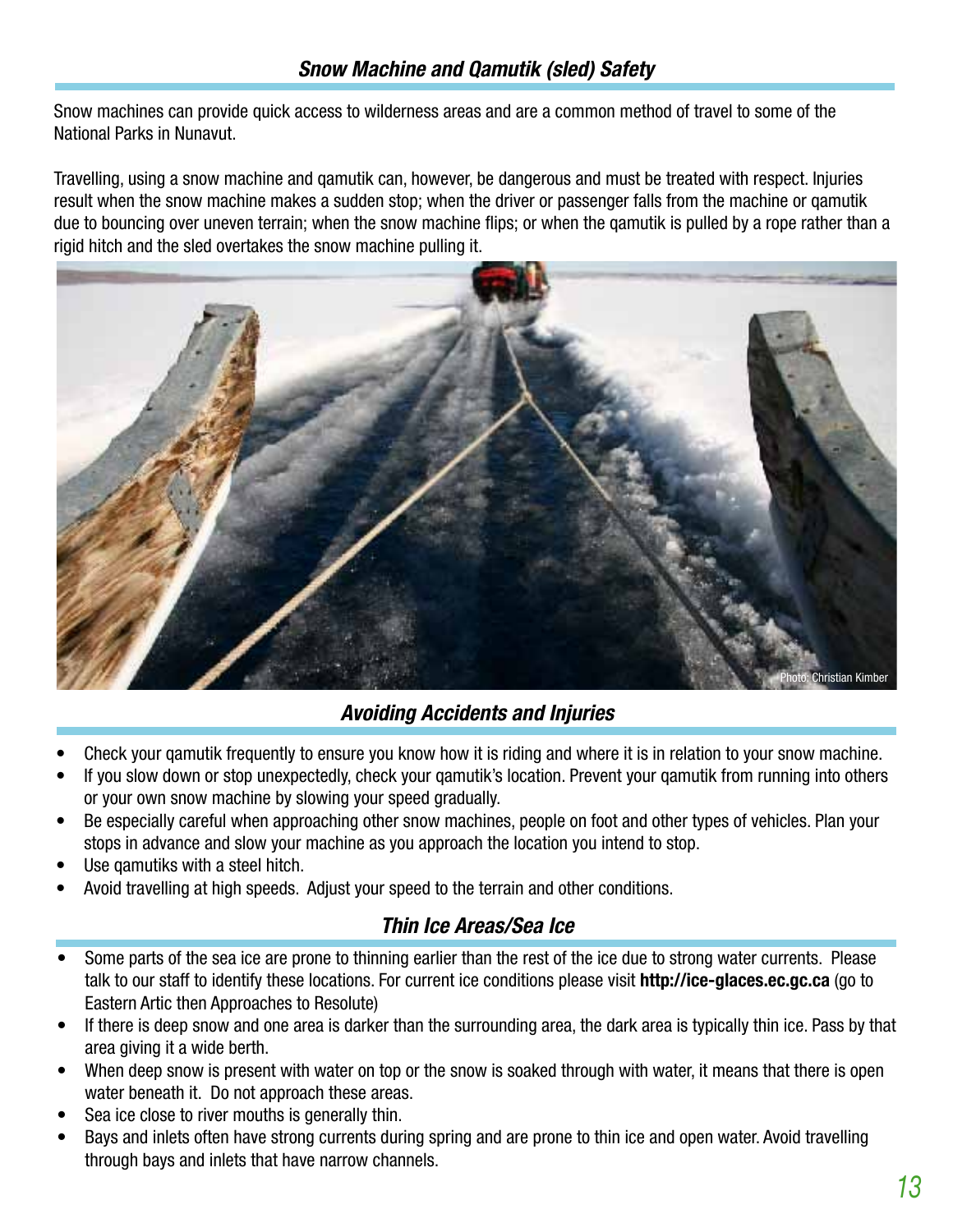#### **Floe Edge**

Camping close to the floe edge can be dangerous. Be especially wary when prevailing winds are strong and during large tides (full or new moons) since these conditions increase the following risks:

- Ice breaks up along the floe edge.
- A huge pan of ice may break off from the land fast ice (up to 10 kilometres or more in size) even if there is no wind or extreme tides. Bring a global positioning system (GPS) and regularly check to see if the coordinates change. If you don't have a GPS visually align a piece of ice some distance from you to the land and periodically check to see if the ice you are on is moving.
- Watch for moving ice that is wedging and piling up into the land fast ice.
- Polar bears travel along the floe edge in search of food. They will hunt for fresh prey or will scavenge any carcasses they find. Do not camp near an old kill because polar bears, with their excellent senses of smell, will come to forage from it. Polar bears are very efficient and skilled stalkers (both on ice and in the water). Always keep watch for them.
- Camp well away from the floe edge itself.

#### **Boat and Kayak Safety**

During the summer season boat and kayak trips are the most popular way to explore Sirmilik. There are several skills you will need in order to be properly prepared to travel safely in this area. We recommend:

- You are comfortable with bracing, manoeuvring, surf landing and launching and self-rescue
- You can interpret marine charts and tide tables and use them to identify marine hazards
- You can establish your position and follow waypoints using a GPS.
- You can navigate in fog
- You are able to estimate the speed of a current and estimate ferry angle under varying conditions

#### **Wind and Rough Water**

Remember that areas of calm seas and areas of wind and rough waters may be relatively close together. Generally, during the full and new moons you can expect three to four days of strong prevailing winds and rough sea conditions. Local outfitters know the conditions and weather trends for the area. Please listen to local knowledge and local outfitter advice regarding winds, rough water and points of land that are dangerous during challenging weather conditions.

#### **Climate and Extreme Weather**

The polar marine climate means long, cold winters and short, cool summers. Although summer brings almost endless daylight from May to August, the sun is absent from the sky December and January. Spring brings strong winds and late summer is often cloudy. In winter, loss of daylight and the presence of sea ice can make for extremely cold weather.

Weather in the Arctic is notoriously changeable. Abrupt weather changes can affect sea and boating conditions forcing boaters to wait out rough waters, sometimes for several days. **Be prepared for snow anytime, anywhere in Sirmilik!** White out conditions are possible any time of year.

#### **Hypothermia and Frostbite**

Hypothermia is a life-threatening condition. People with hypothermia can no longer keep themselves warm and cannot re-warm themselves without assistance. Know the signs and symptoms of hypothermia, how to treat it and take precautions to prevent its onset. Remember to take the windchill factor into account when evalutating temperatures. Skiers, mountaineers and other winter and spring travellers must guard against frostbite when travelling in Sirmilik National Park. Condtions of extreme cold are common and care should be taken to avoid exposing the skin.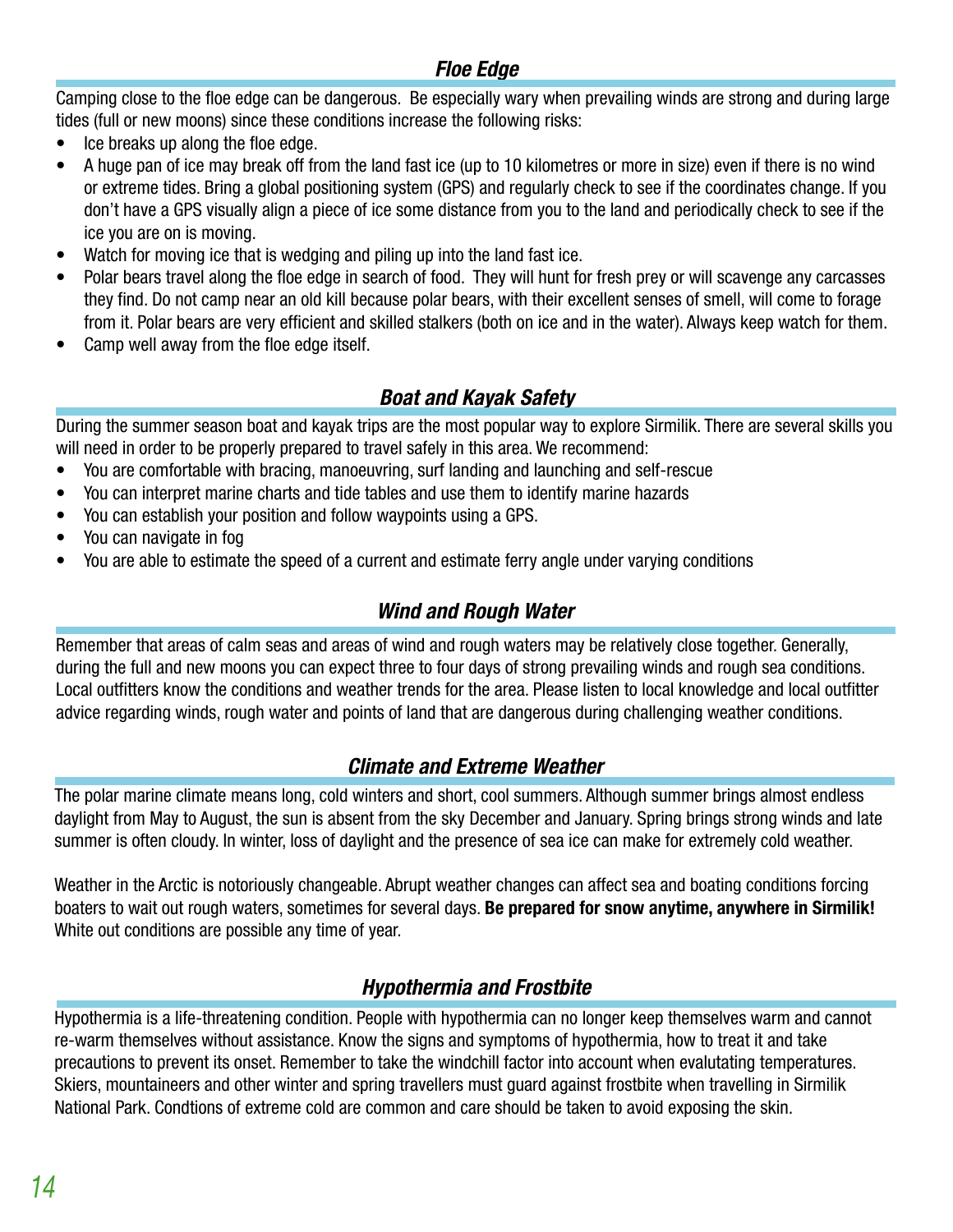

**Polar Bears and other wildlife**

Polar bears may be encountered at any time of the year and in any area of the park, including glaciers.

The more people in your party, the less likely you will encounter a bear. Polar bears are most active along the coast of the Borden Peninsula and along the north, west, and east coasts of Bylot Island. Be particularly cautious in March/April when females with cubs are emerging from their dens and July to October when the sea ice is gone and bears are forced ashore.

For more information, please speak with our parks staff, read the Safety in Polar Bear Country pamphlet carefully and watch the Polar Bears: A Guide to Safety DVD at the park office or distributed at **www.distributionaccess.com**.

If you are nervous about bears, or uncertain of your ability to deal with them, consider joining a guided group. Guides are knowledgeable and experienced at travelling in bear country. When hiring a guide, ask about their experience, how they will avoid encountering polar bears and their plans of action should you encounter a bear.

#### **Report polar bear encounters**

Report sightings, tracks and signs to Parks Canada staff as soon as possible by radio or satellite phone.

**Foxes and wolves** can carry rabies. Do not allow them to approach you. Be especially suspicious if wildlife appears "friendly" or "tame".

**Birds and wildlife** are inquisitive and opportunistic. They will scavenge food left out and raid caches that are not securely stashed. Make sure food and garbage is securely stored.

**Walrus or whales** can be aggressive and easily upset a boat. Keep your distance.

As a general rule keep a safe distance from all wildlife and remember that it is illegal to touch, feed or entice wildlife with food items in a National Park.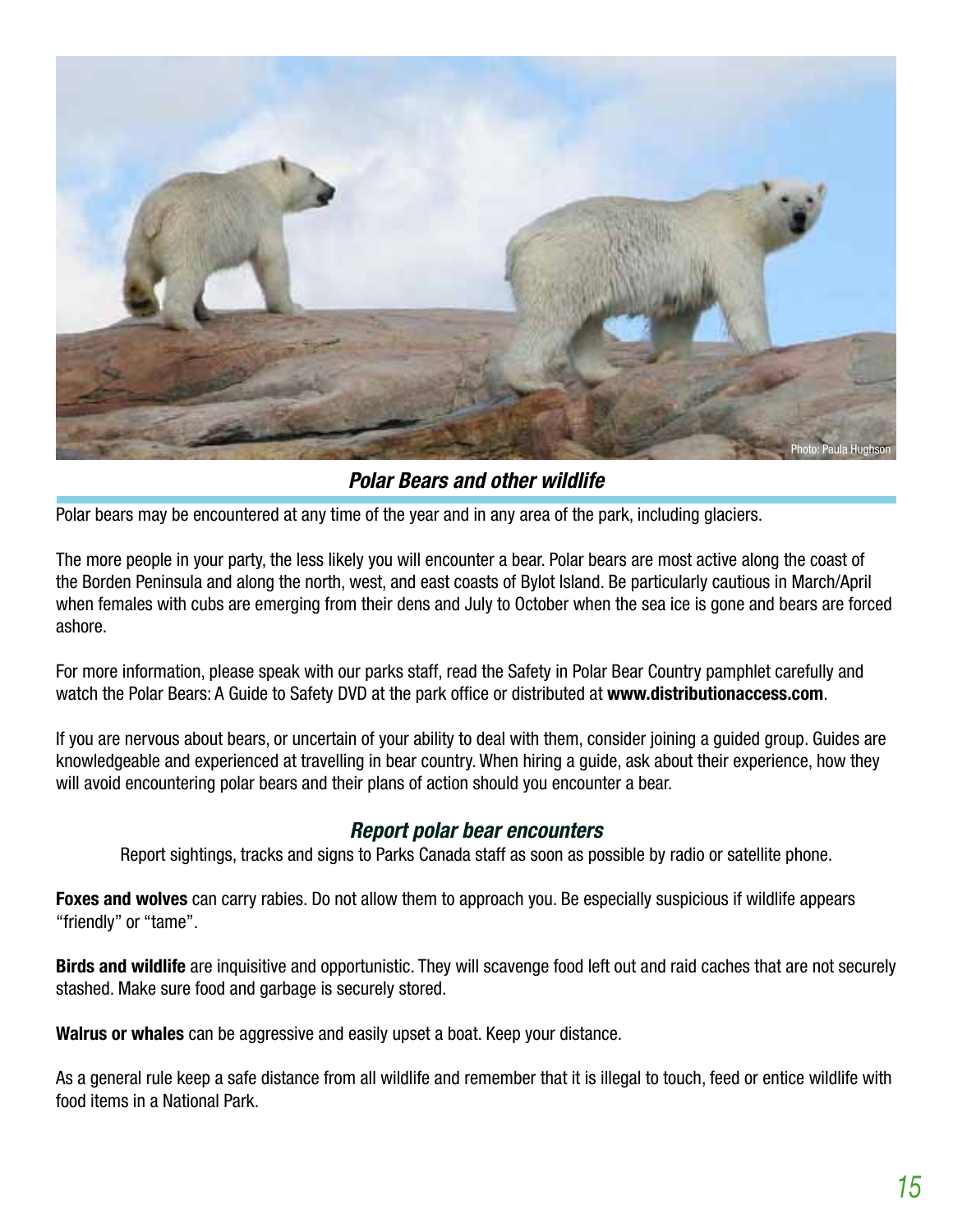Sirmilik is one of the most remote parks in North America, and rescue services and facilities are very limited. Our public safety staff are trained in first aid, patient stabilization and evacuation in non-technical terrain. Park search and rescue operations may be delayed by poor weather conditions, geography, aircraft or staff availability. For high-angle technical evacuations, assistance from outside of Nunavut is required.

TO HELP US AND YOURSELF, PLEASE:

- Be self-reliant and responsible for your own safety;
- Have the required equipment, knowledge, skills and physical fitness;
- Consider the public safety information and advice provided by Parks Canada;
- Seek out additional advice from our staff if you are uncertain about what you may encounter;
- Follow the public safety registration and de-registration program;
- Be prepared for emergencies (medical, wildlife or weather related).

#### **When will a search be initiated?**

A search and rescue response will be initiated when a distress signal is reported or when a group has failed to de-register and an initial investigation suggests a group is overdue. In the case of an overdue group, a physical search may not occur until at least 48 hours after the de-registration date has passed.

#### **IN CASE OF EMERGENCY CALL THE EMERGENCY DISPATCH LINE (780) 852 3100 THIS NUMBER IS MONITORED 24 HOURS A DAY**

#### **Do not forget to de-register!**

Visitors who fail to de-register place an unnecessary burden on our limited search and rescue capabilities. You can place rescue staff in danger and make the rescue team unavailable for a real emergency. Please remember to visit or call our Parks Canada office upon your safe return from the park.

#### **Air Support**

- There are only commercial aircraft in Pond Inlet or Arctic Bay
- Air access may be delayed, sometimes for many days, due to poor visibility, weather conditions or high winds.
- • Aircraft cannot land in the backcountry if the terrain is unsuitable for a safe landing.

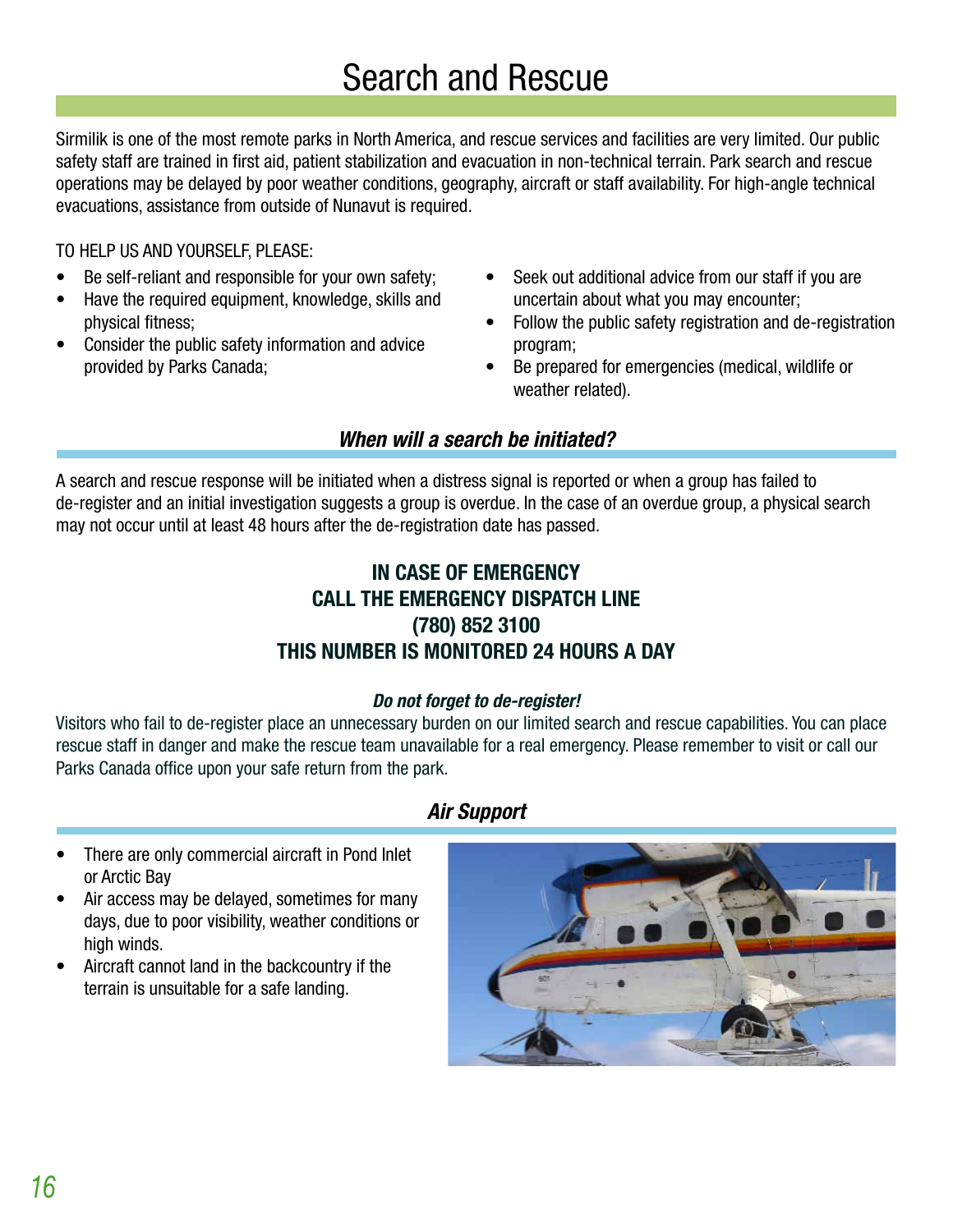## Minimizing Risk

#### **Experience Level**

Your group should have advanced skills in wilderness first aid and be prepared to handle any medical, wildlife or weather related emergency. If someone in your group is uncertain about their skill level, consider travelling with an experienced guide. Contact information can be found in this package.



#### **Communications**

Please be aware that all of these recommended modes of communication can be unreliable and at times you will be unable to make contact with anyone. If you are having difficulty receiving a signal it may be possible to get to higher ground to improve signal strength. This can be very time consuming and in some cases dangerous, please use caution. As always with technology, be aware of the weaknesses of your system.

Sirmilik National Park lies within the area of compass unreliability. GPS receivers are your best bet for navigation. Keep in mind that batteries must be kept warm and even the best unit can fail. Bring a backup unit and the right maps.

**Satellite Phones** are the preferred means of making contact. Your phone can put you in touch with emergency assistance 24 hours a day. We recommend obtaining a satellite phone prior to your trip.

The Iridium system provides the most reliable coverage over Sirmilik but other options are available. Make sure to bring extra batteries. Portable solar chargers for batteries are also recommended. Be sure to write down emergency phone numbers **and** program them into the phone.

**SPOT** can be used to allow family and friends to track your progress on your trip as well as initiate a distress signal, however **visitors should be aware that the SPOT satellite network has poor coverage around Sirmilik, particularly north of 73 degrees N latitude**. SPOT devices should not, therefore, be relied upon for communication. Please advise your family and friends of this to remove any undue concern about your progress should they not receive an OK. Emergency signals are received by the Canadian Forces and they will initiate a rescue if one is received. This signal is non-reversible and is to be used in a life-threatening situation only. During your registration we will collect information about your unit in the event that there is a need to check the activity from it.

**Personal Locator Beacons (PLB)** can also be carried into remote areas. When activated, they send a distress signal to the Canadian Forces in Trenton, Ontario who will initiate a rescue from there. Once activated, the signal is non-reversible; these are to be used in a life-threatening situation only. Make sure your PLB is properly registered by calling the Canadian Personal Emergency Beacon Registry in Ottawa at (613) 992-0079 or online at **www.canadianbeaconregistry.forces. gc.ca/**. Only PLB's that transmit a distress signal at 406 MHz are permitted in Canada.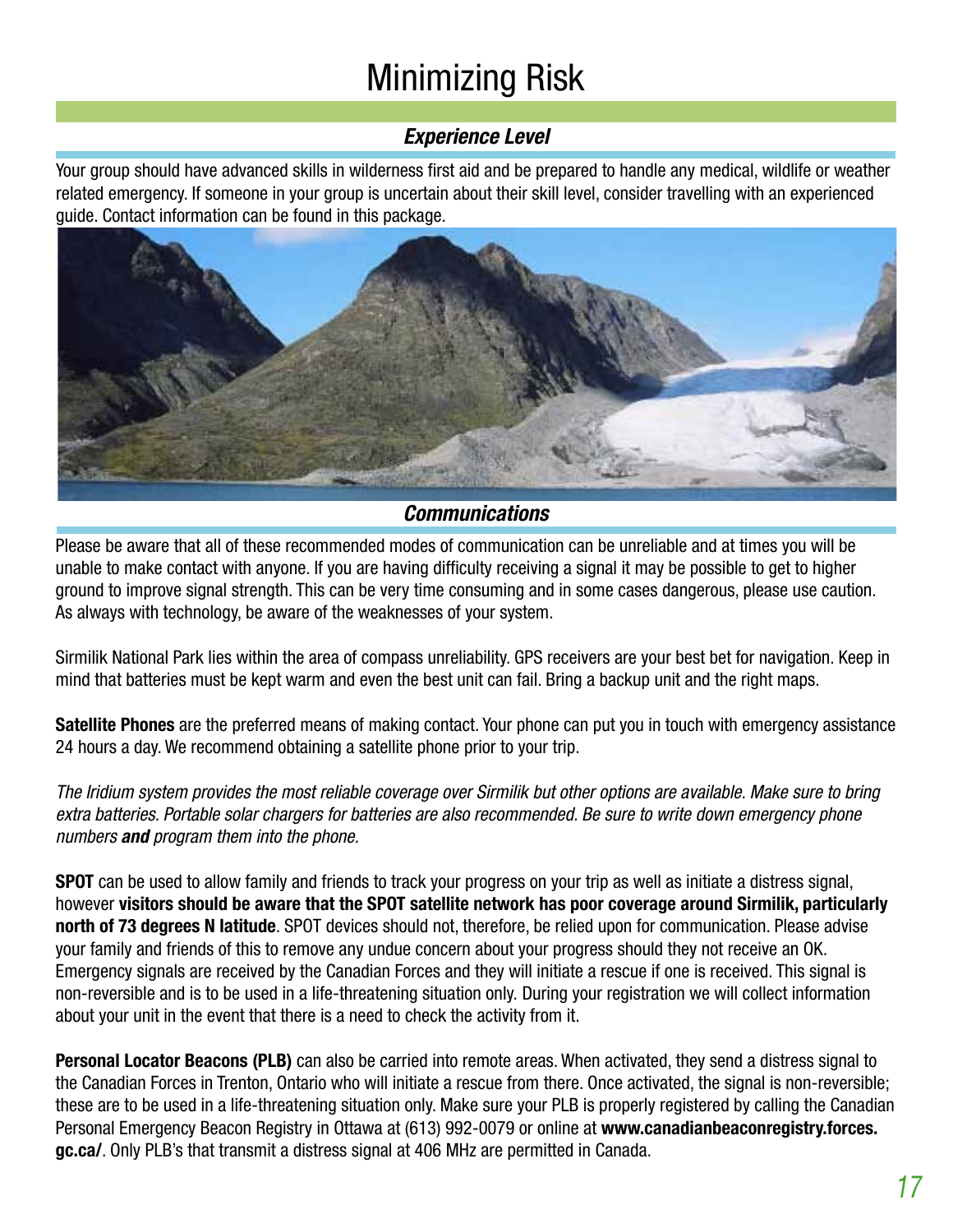- Choose routes on durable terrain.
- When traveling across steep terrain use rock outcrops or snow.
- Select campsites in durable locations where signs of your occupation will be minimal, especially for base camps or if you are traveling in a large group.
- Minimize the use of soaps and, when necessary, use biodegradable soap.
- Dish and excess cooking water should be poured into a shallow sump hole away from your campsite and 50 meters away from water sources.
- Pack out everything that you packed in. This includes your toilet paper!
- Do not build cairns (rock pile or Inuksuk), markers, or leave messages in the dirt.
- Please do not cover human waste as it will degrade quicker in the sun and air. Please use an area away from main routes and water sources.



Fees

Entry fees are charged at most national parks. Most of the money raised through admission fees remains in the particular park where it is collected. This means that every time you visit a park you are investing in its future – and in a legacy for future generations.

Nunavut's national parks are backcountry parks and the following fees will be charged at the time of your mandatory registration:

- A day trip permit for the park is \$12.00 per person.
- The overnight permit fee is \$24.50 per person per night.
- An Annual Northern Park Backcountry Excursion Pass is \$147.20 (Cdn) per person. It is valid in any national park or reserve in Nunavut, the Northwest Territories, and Yukon except for Kluane and Wood Buffalo National Parks. It is your best option if your trip is greater than 6 days, or you plan to visit other parks in this area this year.

The Parks Canada Discovery Passes covering Park Entry Fees are not valid in the National Parks in Nunavut.

These are the fees, at time of print. New Fees will soon be implemented. They are likely to be slightly higher.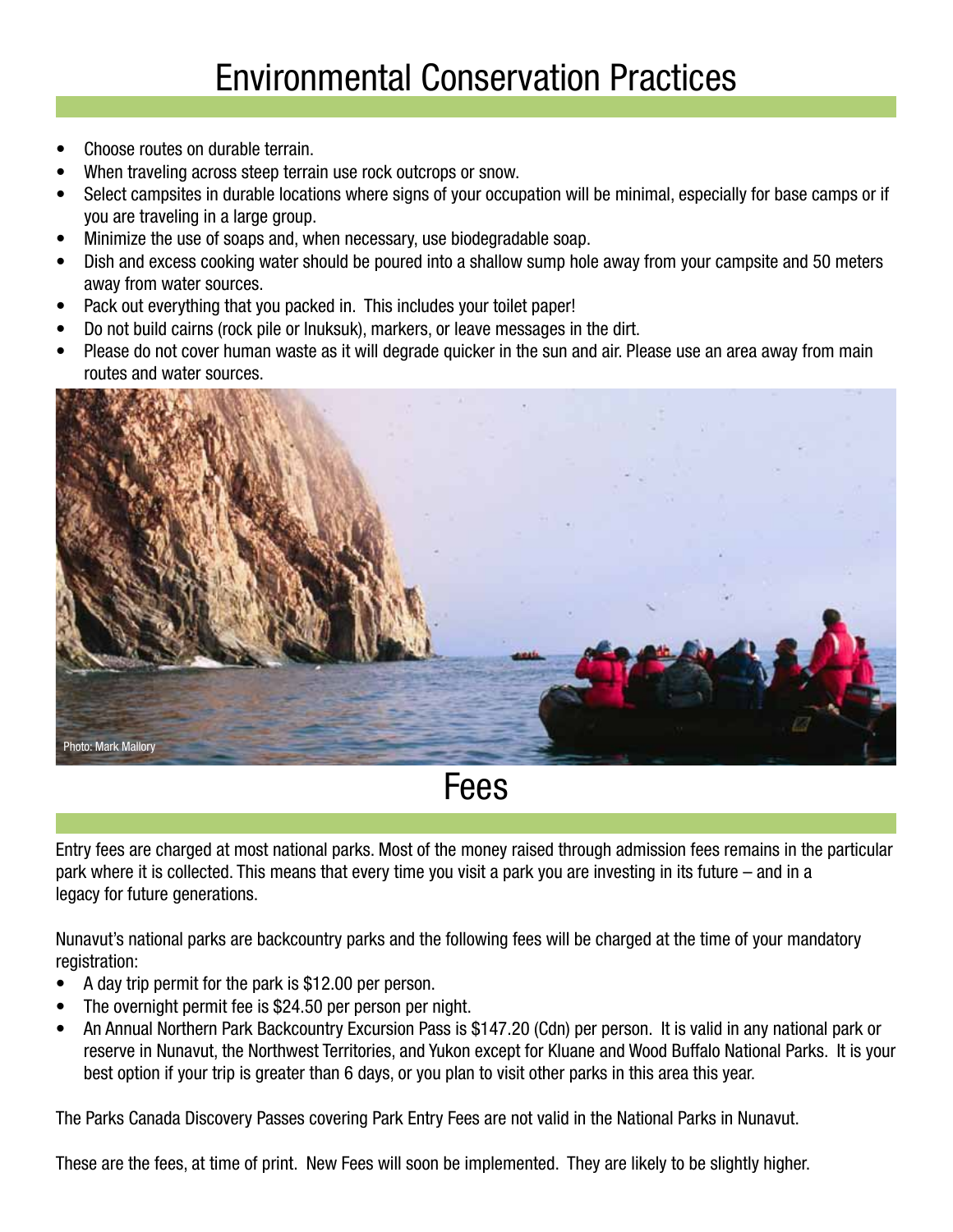## Park Regulations

#### **Working Together to Preserve our Natural and Cultural Areas**

The Canada National Parks Act and Regulations, as well as other federal legislation, are in place to preserve and protect our natural and cultural resources. The following is a guide to ensure you have a safe and memorable wilderness experience while visiting Sirmilik National Park and are provided as brief information statements for convenience only. For a complete listing of park regulations please contact the park office.

- **Registration and De-registration:** You must register and attend the mandatory orientation before entering the park and de-register upon exiting.
- **Firearms:** No person shall be in possession of a firearm in the park (does not apply to persons authorized by the superintendent).
- **Pets:** Must be kept under physical control at all times.
- **Fishing** is not permitted anywhere in Sirmilik National Park.

#### **Preserving Sirmlik's Natural and Cultural Integrity**

- All garbage must be packed out.
- Campfires are not permitted in the park.
- No person shall remove, deface, damage or destroy any flora or natural objects in the park.
- No person shall wilfully remove, deface, damage or destroy any prehistoric or historic artefacts or structures in the park.
- No person shall hunt, disturb, hold in captivity or destroy any wildlife within the park.
- No person shall disturb or destroy a nest, lair or den in the park.
- No person shall touch, feed or entice wildlife in the park.